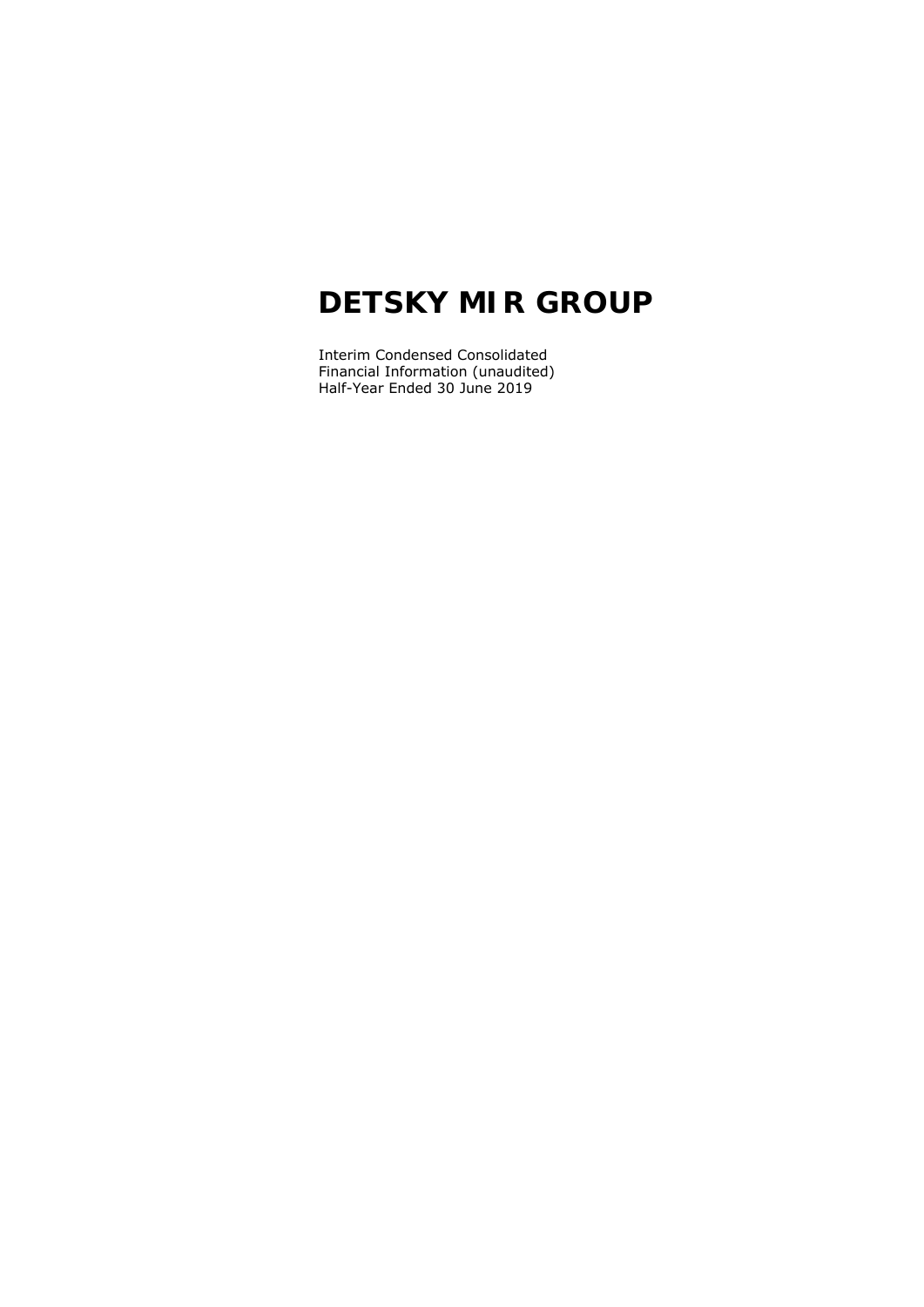# **TABLE OF CONTENTS**

|                                                                                                                                                                                                | <b>Pages</b>   |
|------------------------------------------------------------------------------------------------------------------------------------------------------------------------------------------------|----------------|
| STATEMENT OF MANAGEMENT'S RESPONSIBILITIES FOR THE PREPARATION AND APPROVAL OF<br>THE INTERIM CONDENSED CONSOLIDATED FINANCIAL INFORMATION<br>FOR THE HALF-YEAR ENDED 30 JUNE 2019 (UNAUDITED) | 1              |
| REPORT ON REVIEW OF INTERIM CONDENSED<br>CONSOLIDATED FINANCIAL INFORMATION                                                                                                                    | $2 - 3$        |
| INTERIM CONDENSED CONSOLIDATED FINANCIAL INFORMATION<br>FOR THE HALF-YEAR ENDED 30 JUNE 2019 (UNAUDITED):                                                                                      |                |
| Interim condensed consolidated statement of profit or loss and other comprehensive income                                                                                                      | $\overline{a}$ |
| Interim condensed consolidated statement of financial position                                                                                                                                 | 5              |
| Interim condensed consolidated statement of changes in equity                                                                                                                                  | 6              |
| Interim condensed consolidated statement of cash flows                                                                                                                                         | 7              |
| Notes to the interim condensed consolidated financial information                                                                                                                              | $8 - 17$       |
| Supplementary information: non-IFRS measures                                                                                                                                                   | 18-21          |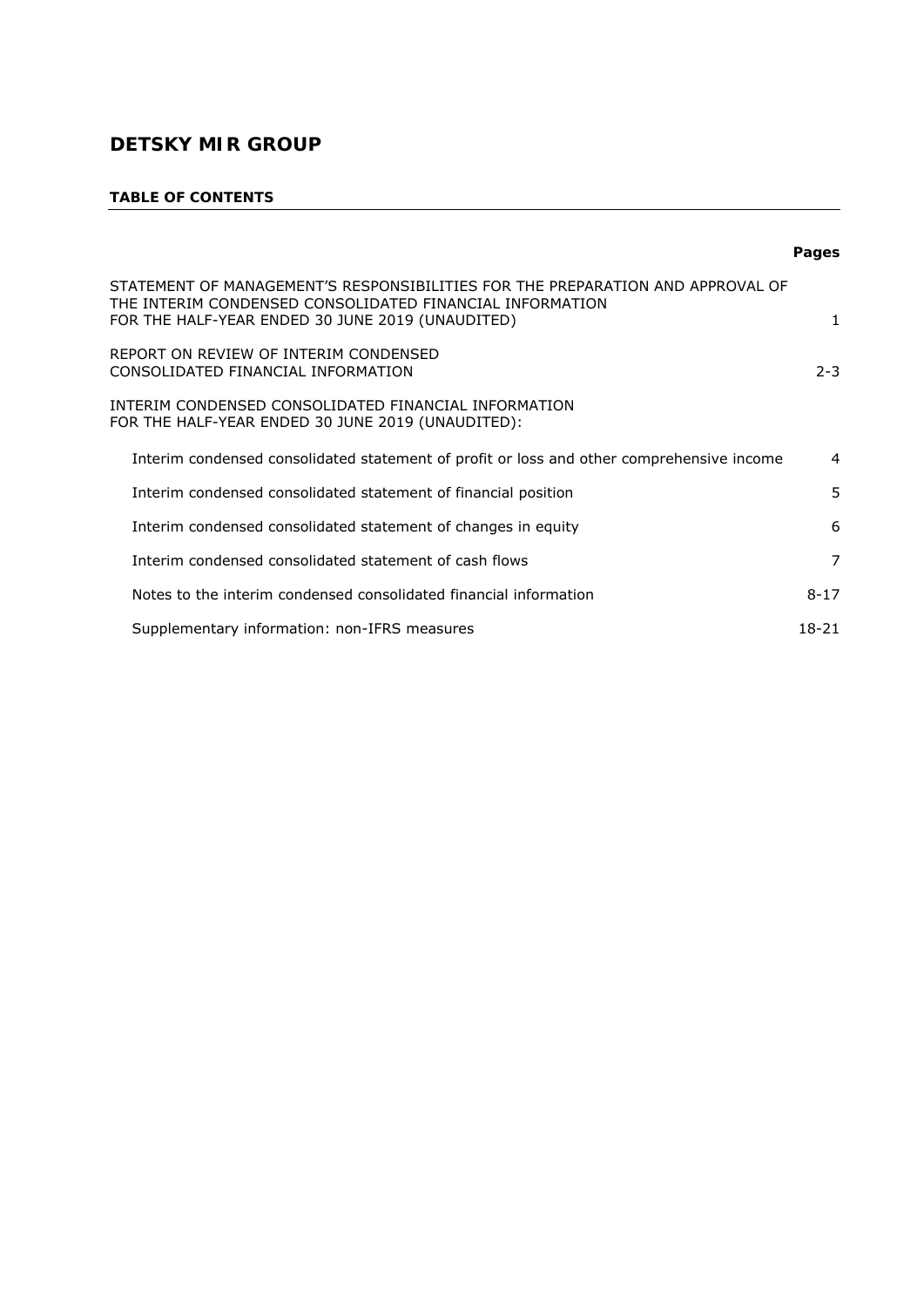## STATEMENT OF MANAGEMENT'S RESPONSIBILITIES FOR THE PREPARATION AND APPROVAL OF THE INTERIM CONDENSED CONSOLIDATED FINANCIAL INFORMATION FOR THE HALF-YEAR ENDED 30 JUNE 2019 (UNAUDITED)

Management is responsible for the preparation of the interim condensed consolidated financial information that presents fairly the consolidated financial position of Public Joint Stock Company "Detsky Mir" (hereinafter, the "Company") and its subsidiaries (hereinafter, the "Group" or "Detsky Mir Group") as at 30 June 2019, and the consolidated results of its operations, cash flows and changes in equity for the half-year then ended, in compliance with International Accounting Standard 34 "Interim Financial Reporting".

In preparing the interim condensed consolidated financial information, management is responsible for:

- Properly selecting and applying accounting policies:
- Presenting information, including accounting policies, in manner that provides relevant, reliable, comparable and understandable information:
- Providing additional disclosures when compliance with the specific requirements in IFRSs are insufficient to enable users to understand the impact of particular transactions, other events and conditions on the Group's consolidated financial position and financial performance:
- Making an assessment of the Group's ability to continue as a going concern.

Management is also responsible for:

- Designing, implementing and maintaining an effective and sound system of internal controls throughout the Group:
- Maintaining adequate accounting records that are sufficient to show and explain the Group's transactions and disclose with reasonable accuracy at any time the consolidated financial position of the Group, and which enable them to ensure that the interim condensed consolidated financial information of the Group complies with IFRS:
- Maintaining statutory accounting records in compliance with local legislation and accounting standards of the jurisdictions the Group's subsidiaries are operating in;
- Taking such steps as are reasonably available to them to safeguard the assets of the Group; and
- Preventing and detecting fraud and other irregularities.

The interim condensed consolidated financial information of the Group for the half-year ended 80 June 2019 was approved on 23 August 2019.

V.S. Chirakhov Chief Executive Officer **PISC Detsky Mir** 

A.S. Garmanova

Chief Financial Officer PJSC Detsky Mir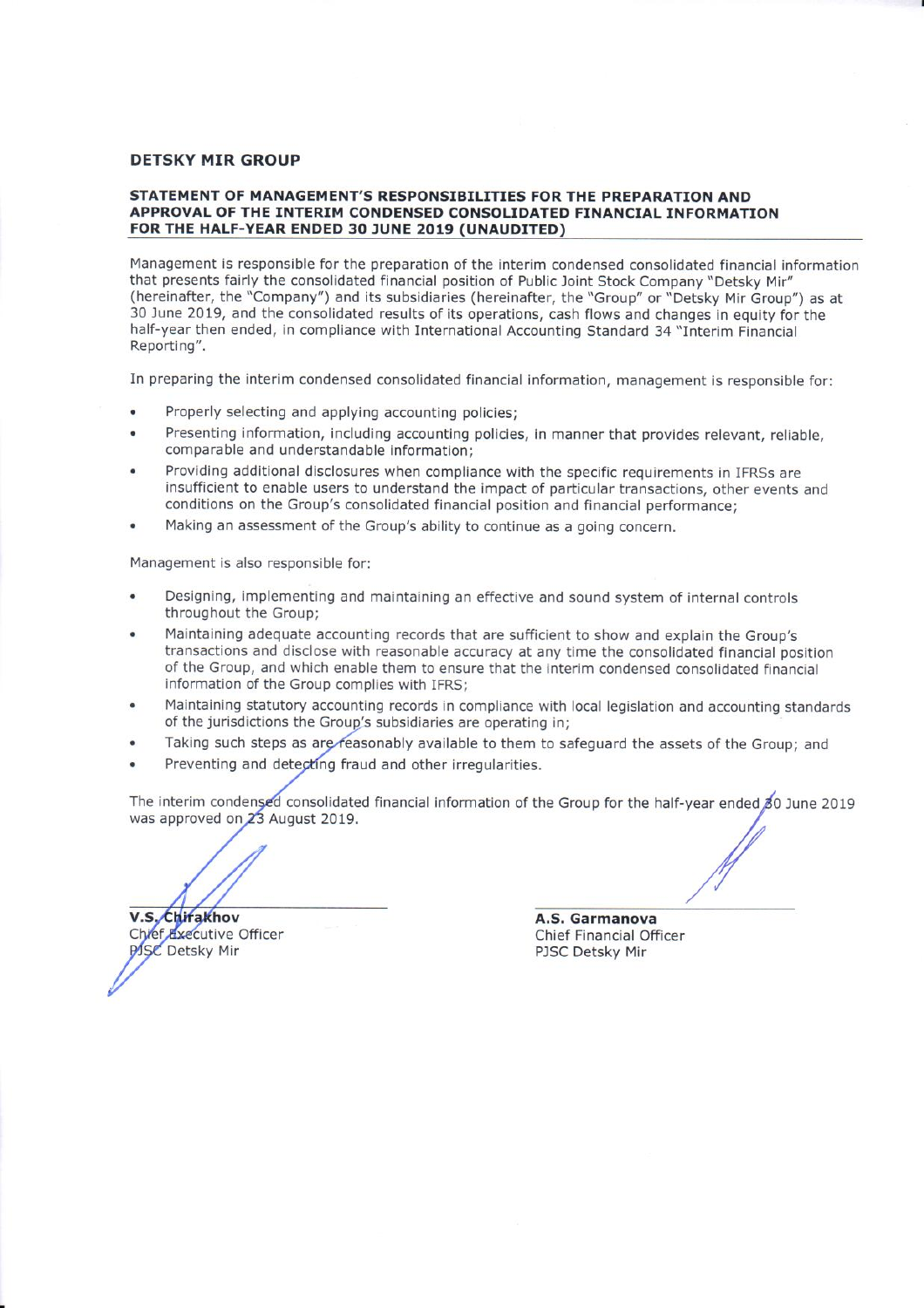# **Deloitte**.

AO Deloitte & Touche CIS 5 Lesnaya Street Moscow, 125047, Russia

Tel: +7 (495) 787 06 00 Fax: +7 (495) 787 06 01 deloitte.ru

# **REPORT ON REVIEW OF INTERIM CONDENSED CONSOLIDATED FINANCIAL INFORMATION**

To: Board of Directors and Shareholders of Public Joint Stock Company "Detsky Mir"

# **Introduction**

We have reviewed the accompanying interim condensed consolidated statement of financial position of Public Joint Stock Company "Detsky Mir" (hereinafter, the "Company") and its subsidiaries (hereinafter, the "Group") as at 30 June 2019 and the related interim condensed consolidated statements of profit or loss and other comprehensive income, changes in equity and cash flows for the half-year then ended, and a summary of significant accounting policies and other explanatory notes (the "interim condensed consolidated financial information"). Management is responsible for the preparation and presentation of this interim condensed consolidated financial information in accordance with International Accounting Standard 34 "Interim Financial Reporting" ("IAS 34"). Our responsibility is to express a conclusion on this interim condensed consolidated financial information based on our review.

# **Scope of Review**

We conducted our review in accordance with International Standard on Review Engagements 2410 "Review of Interim Financial Information Performed by the Independent Auditor of the Entity". A review of interim condensed consolidated financial information consists of making inquiries, primarily of persons responsible for financial and accounting matters, and applying analytical and other review procedures. A review is substantially less in scope than an audit conducted in accordance with International Standards on Auditing and consequently does not enable us to obtain assurance that we would become aware of all significant matters that might be identified in an audit. Accordingly, we do not express an audit opinion.

#### **Conclusion**

Based on our review, nothing has come to our attention that causes us to believe that the accompanying interim condensed consolidated financial information does not present fairly, in all material respects, the consolidated financial position of the Group as at 30 June 2019, and its consolidated financial performance and its consolidated cash flows for the half-year then ended in accordance with IAS 34 *Interim Financial Reporting*.

#### **Other Information**

Management is responsible for the other information. The other information comprises the supplementary information included on pages 18-21 and is presented for the purpose of additional analysis and is not a part of the interim condensed consolidated financial information for the half-year ended 30 June 2019.

Our conclusion on the interim condensed consolidated financial information of the Group for the half-year ended 30 June 2019 does not cover the other information and we do not express any form of assurance conclusion thereon.

Deloitte refers to one or more of Deloitte Touche Tohmatsu Limited, a UK private company limited by guarantee ("DTTL"), its network of member firms, and their related entities. DTTL<br>and each of its member firms are legally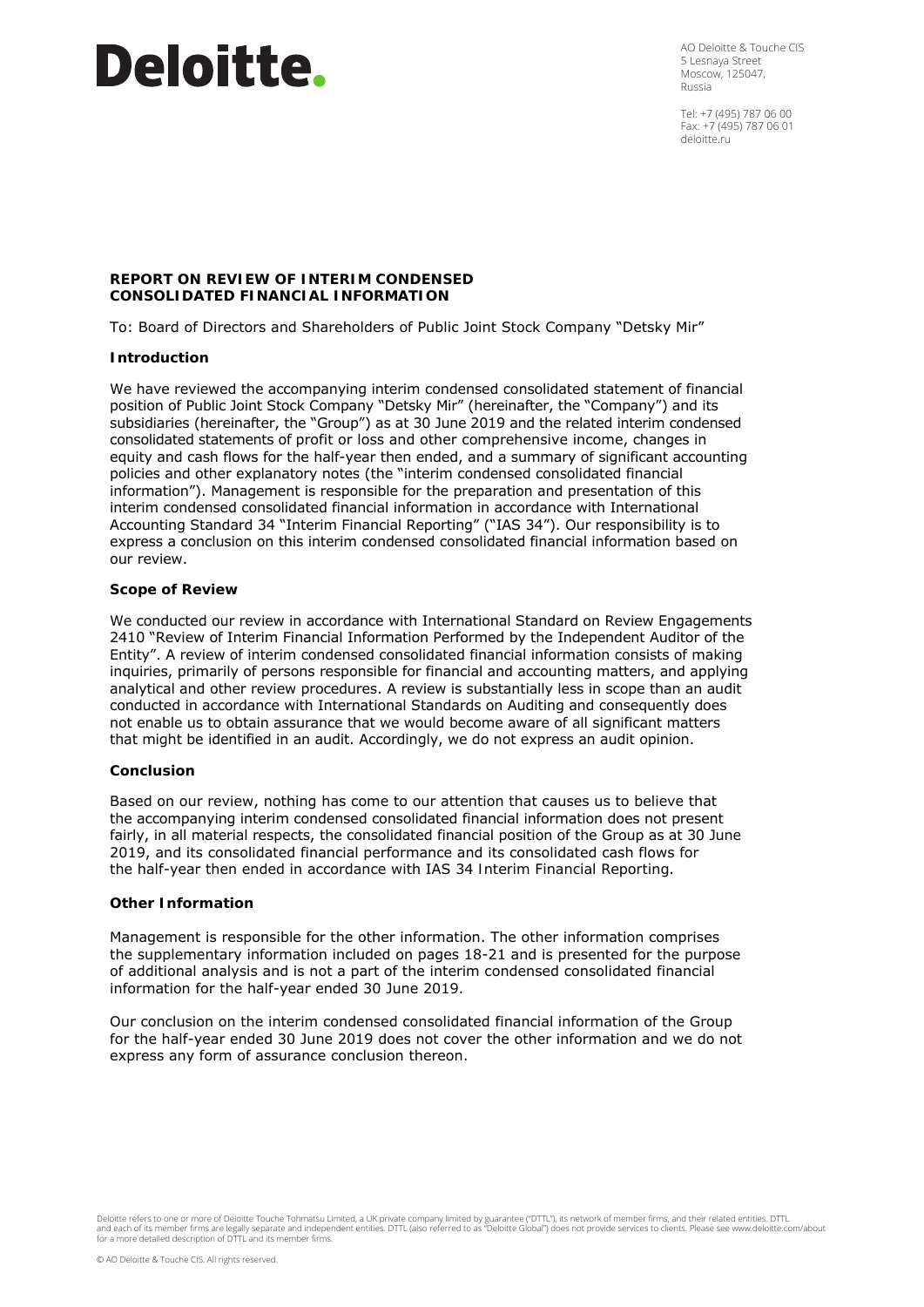In connection with our interim review of the interim condensed consolidated financial information, our responsibility is to read the other information and, in doing so, consider whether the other information is materially inconsistent with the interim condensed consolidated financial information, or our knowledge obtained in the interim review or otherwise appears to be materially misstated. If, based on the work we have performed, we conclude that there is a material misstatement of this other information, we are required to report that fact. We have nothing to report in this regard.<br> $\sqrt{\frac{1}{6} \frac{\mu}{\mu} \frac{c \cdot r}{c \cdot r}}$ 

для аудиторских<br>спочений и стах *PIN BYANTODCIGIOL*<br>**IIO4GHIAB I**I OT4GTOB lυ OH<sub>1</sub> **Si** Egor Metelkin, оссия, г. москва<br>'л. Лесная сква Ул. Леси Engagement partner 109, д. 23 August 2019 ×. 2010334 8 011

The Entity: PJSC "Detsky Mir"

State Registration Certificate No. 7701233499, issued by Interregional Inspectorate of the Russian Ministry of Taxes and Levies No. 29 for Moscow on 13.09.1999.

Primary State Registration Number: 1027700047100

Address: 37 Vernadsky Prospekt, bldg. 3, Moscow, 117415, Russia

Audit Firm: AO "Deloitte & Touche CIS"

Certificate of state registration № 018.482, issued by the Moscow Registration Chamber on 30.10.1992.

Primary State Registration Number: 1027700425444

Certificate of registration in the Unified State Register № 77 004840299 of 13.11.2002, issued by Moscow Interdistrict Inspectorate of the Russian Ministry of Taxation № 39.

Member of Self-regulated organization of auditors "Russian Union of auditors" (Association), ORNZ 11603080484.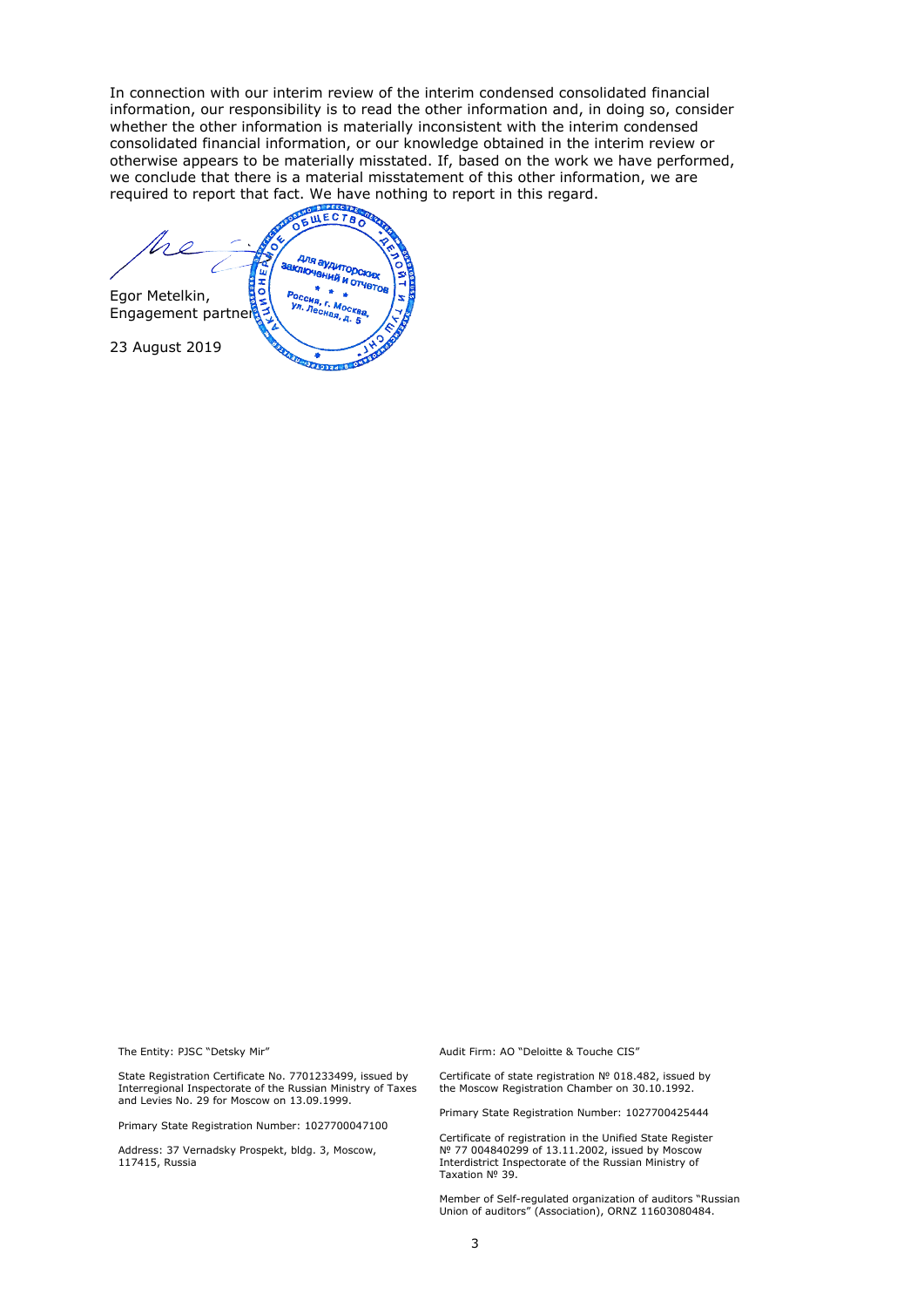# **INTERIM CONDENSED CONSOLIDATED STATEMENT OF PROFIT OR LOSS AND OTHER COMPREHENSIVE INCOME FOR THE HALF-YEAR ENDED 30 JUNE 2019 (UNAUDITED)**  *(in millions of Russian Rubles, except earnings per share)*

|                                                                                                                                          | For the half-year ended |                        |                      |
|------------------------------------------------------------------------------------------------------------------------------------------|-------------------------|------------------------|----------------------|
|                                                                                                                                          | <b>Notes</b>            | 30 June 2019           | 30 June 2018         |
| Revenue                                                                                                                                  | 3                       | 55,899                 | 48,116               |
| Cost of sales                                                                                                                            |                         | (38, 308)              | (32, 581)            |
| <b>GROSS PROFIT</b>                                                                                                                      |                         | 17,591                 | 15,535               |
| Selling, general and administrative expenses<br>Other operating expenses, net                                                            | 4                       | (12, 873)<br>2         | (12,029)<br>(13)     |
| <b>OPERATING PROFIT</b>                                                                                                                  |                         | 4,720                  | 3,493                |
| Finance income<br>Finance expense<br>Foreign exchange (loss)/ gain, net                                                                  | 5                       | 6<br>(2, 422)<br>(286) | 2<br>(2, 337)<br>143 |
| PROFIT BEFORE INCOME TAX                                                                                                                 |                         | 2,018                  | 1,301                |
| Income tax expense                                                                                                                       | 6                       | (84)                   | (270)                |
| PROFIT FOR THE PERIOD                                                                                                                    |                         | 1,934                  | 1,031                |
| Other comprehensive income/(loss):                                                                                                       |                         |                        |                      |
| Items that may be reclassified subsequently to profit or loss<br>Effect of translation to presentation currency                          |                         | 45                     | (16)                 |
| TOTAL COMPREHENSIVE INCOME FOR THE PERIOD                                                                                                |                         | 1,979                  | 1,015                |
| Earnings per share                                                                                                                       |                         |                        |                      |
| Weighted average number of shares outstanding, basic and diluted:<br>Earnings per share, basic and diluted (in Russian Rubles per share) |                         | 735,841,810<br>2.63    | 738,145,900<br>1.40  |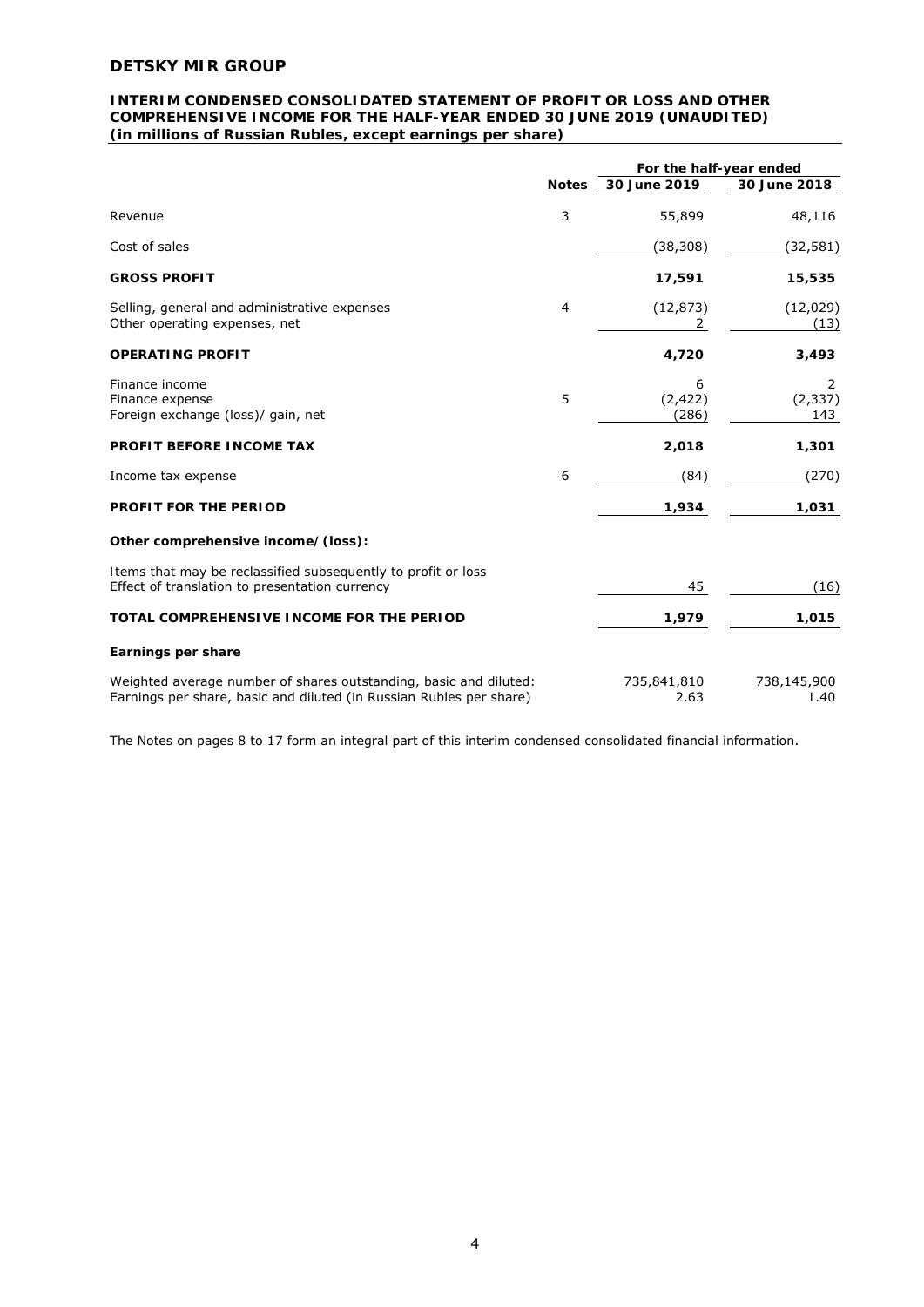# **INTERIM CONDENSED CONSOLIDATED STATEMENT OF FINANCIAL POSITION AS AT 30 JUNE 2019 (UNAUDITED)**  *(in millions of Russian Rubles)*

|                                                                  | <b>Notes</b>   | 30 June<br>2019 | 31 December<br>2018 |
|------------------------------------------------------------------|----------------|-----------------|---------------------|
| <b>ASSETS</b>                                                    |                |                 |                     |
| <b>NON-CURRENT ASSETS:</b>                                       |                |                 |                     |
| Property, plant and equipment                                    | 7              | 9,798           | 9,226               |
| Intangible assets                                                | $\overline{7}$ | 1,387           | 1,255               |
| Right-of-use assets                                              | 8              | 30,350          | 29,606              |
| Deferred tax assets                                              |                | 1,763           | 1,858               |
| Other non-current assets                                         |                | 128             | 133                 |
| Total non-current assets                                         |                | 43,426          | 42,078              |
| <b>CURRENT ASSETS:</b>                                           |                |                 |                     |
| Inventories                                                      | 9              | 37,307          | 35,063              |
| Trade receivables                                                |                | 3,281           | 4,473               |
| Advances paid and other receivables                              |                | 1,085           | 2,038               |
| Prepaid income tax                                               |                | 328             | 1                   |
| Cash and cash equivalents                                        | 10             | 1,318           | 3,335               |
| <b>Total current assets</b>                                      |                | 43,319          | 44,910              |
|                                                                  |                |                 |                     |
| <b>TOTAL ASSETS</b>                                              |                | 86,745          | 86,988              |
| <b>EQUITY AND LIABILITIES</b>                                    |                |                 |                     |
| <b>EQUITY DEFICIT:</b>                                           |                |                 |                     |
| Share capital                                                    |                | 1               | 1                   |
| Treasury shares                                                  | 11             | (322)           | (214)               |
| Additional paid-in capital                                       |                | 5,793           | 5,793               |
| Accumulated deficit                                              |                | (7, 793)        | (6,609)             |
| Currency translation reserve                                     |                | 132             | 87                  |
| <b>Total equity deficit</b>                                      |                | (2, 189)        | (942)               |
| <b>NON-CURRENT LIABILITIES:</b>                                  |                |                 |                     |
| Lease liabilities                                                | 13             | 25,051          | 23,706              |
| Long-term loans and borrowings                                   | 14             | 5,950           | 8,928               |
| Deferred tax liabilities                                         |                | 118             | 152                 |
| <b>Total non-current liabilities</b>                             |                | 31,119          | 32,786              |
| <b>CURRENT LIABILITIES:</b>                                      |                |                 |                     |
|                                                                  |                |                 |                     |
| Trade payables                                                   |                | 24,622          | 29,747              |
| Short-term loans and borrowings and current portion of long-term |                |                 |                     |
| loans and borrowings                                             | 14             | 21,544          | 12,542              |
| Lease liabilities                                                | 13             | 6,339           | 6,840               |
| Advances received, other payables and accrued expenses           | 15             | 4,829           | 4,938               |
| Deferred revenue                                                 |                | 469             | 720                 |
| Income tax payable                                               |                | 12              | 357                 |
| <b>Total current liabilities</b>                                 |                | 57,815          | 55,144              |
| <b>Total liabilities</b>                                         |                | 88,934          | 87,930              |
| TOTAL EQUITY DEFICIT AND LIABILITIES                             |                | 86,745          | 86,988              |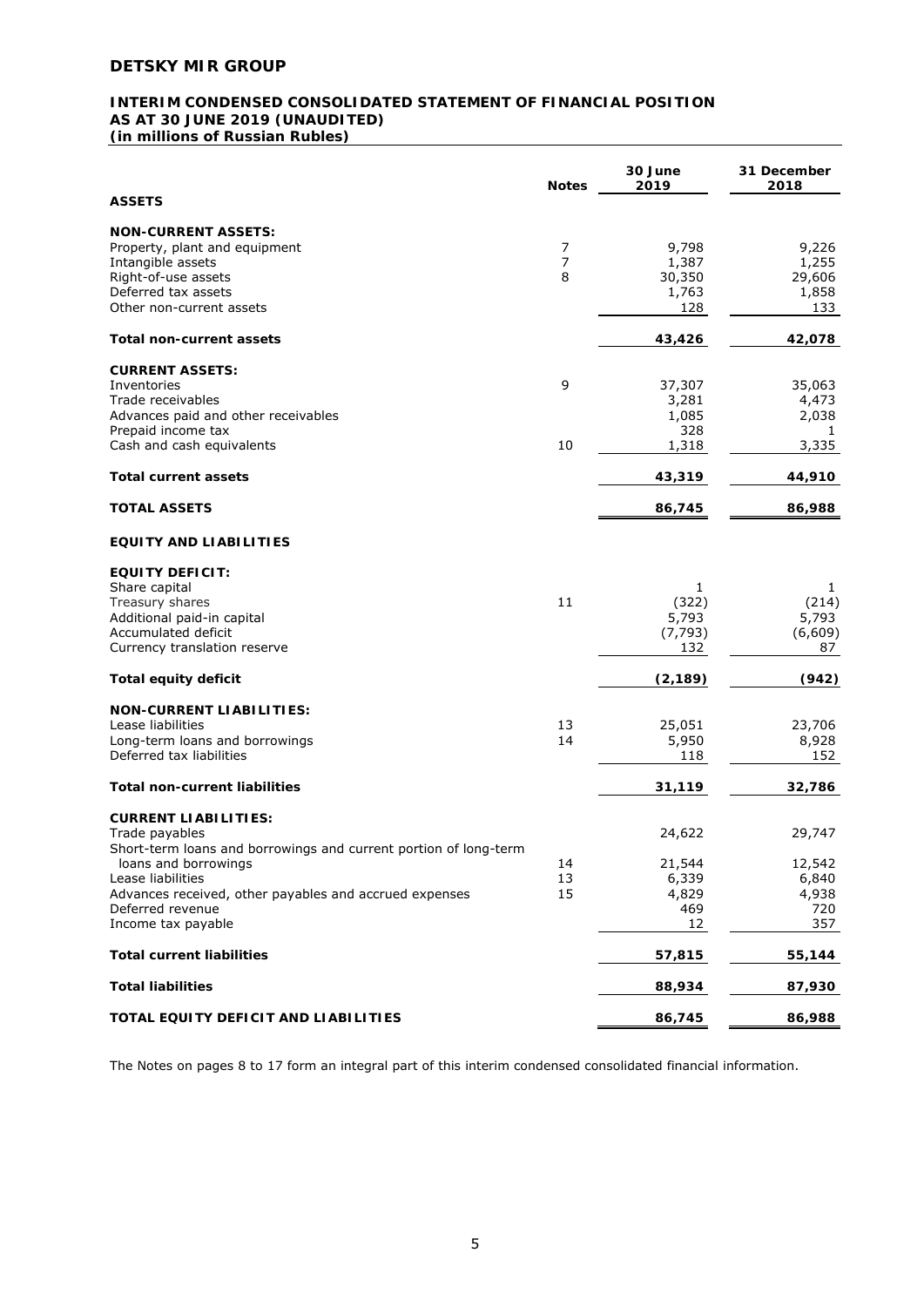### **INTERIM CONDENSED CONSOLIDATED STATEMENT OF CHANGES IN EQUITY FOR THE HALF-YEAR ENDED 30 JUNE 2019 (UNAUDITED)**  *(in millions of Russian Rubles)*

|                                                                                                                                         | <b>Share</b><br>capital | <b>Treasury shares</b>   | Additional<br>paid-in capital | Accumulated<br>deficit | Currency<br>translation<br>reserve | Total                          |
|-----------------------------------------------------------------------------------------------------------------------------------------|-------------------------|--------------------------|-------------------------------|------------------------|------------------------------------|--------------------------------|
| Balance as at 1 January 2018                                                                                                            |                         | (60)                     | 5,793                         | (6, 386)               | 130                                | (522)                          |
| Profit for the period<br>Other comprehensive loss                                                                                       |                         | $\overline{\phantom{a}}$ |                               | 1,031                  | (16)                               | 1,031<br>(16)                  |
| Total comprehensive income for the period                                                                                               |                         |                          |                               | 1,031                  | (16)                               | 1,015                          |
| Share-based compensation (Note 16)<br>Purchase of treasury shares (Note 11)<br>Dividends (Note 12)                                      |                         | (48)                     |                               | 96<br>(2,864)          |                                    | 96<br>(48)<br>(2,864)          |
| Balance as at 30 June 2018                                                                                                              |                         | (108)                    | 5,793                         | (8, 123)               | 114                                | (2, 323)                       |
| Balance as at 1 January 2019                                                                                                            |                         | (214)                    | 5,793                         | (6,609)                | 87                                 | (942)                          |
| Profit for the period<br>Other comprehensive income                                                                                     |                         | $\sim$                   |                               | 1,934                  | 45                                 | 1,934<br>45                    |
| Total comprehensive income for the period                                                                                               |                         |                          |                               | 1,934                  | 45                                 | 1,979                          |
| Share-based compensation (Note 16)<br>Purchase of treasury shares (Note 11)<br>Sale of treasury shares (Note 11)<br>Dividends (Note 12) |                         | (139)<br>31              |                               | 156<br>(3, 274)        |                                    | 156<br>(139)<br>31<br>(3, 274) |
| Balance as at 30 June 2019                                                                                                              |                         | (322)                    | 5,793                         | (7, 793)               | 132                                | (2, 189)                       |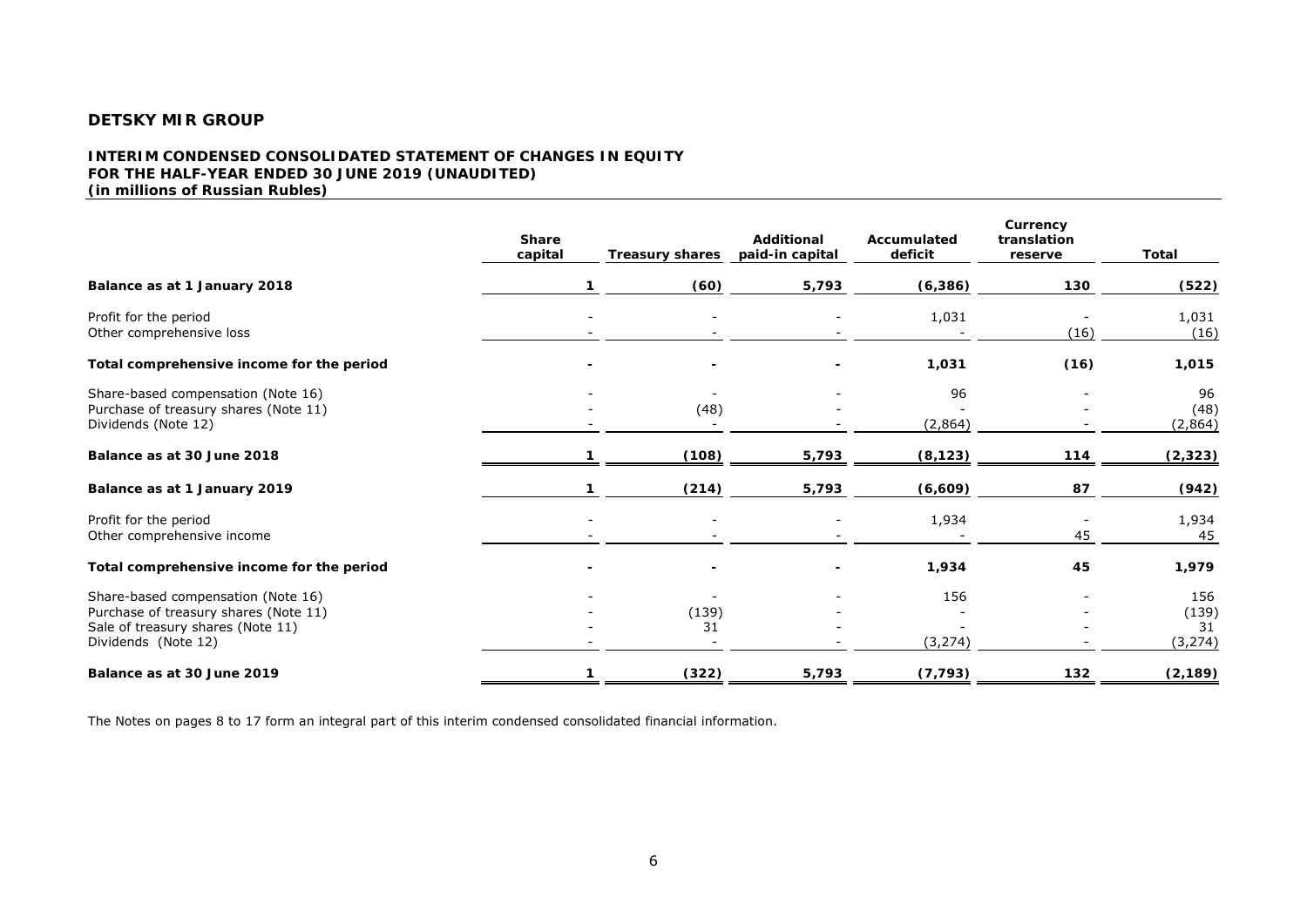# **INTERIM CONDENSED CONSOLIDATED STATEMENT OF CASH FLOWS FOR THE HALF-YEAR ENDED 30 JUNE 2019 (UNAUDITED)**

*(in millions of Russian Rubles)* 

|                                                                                                       | For the half-year ended |              |
|-------------------------------------------------------------------------------------------------------|-------------------------|--------------|
|                                                                                                       | 30 June 2019            | 30 June 2018 |
| <b>OPERATING ACTIVITIES:</b>                                                                          |                         |              |
| Profit for the period                                                                                 | 1,934                   | 1,031        |
| Adjustments for:                                                                                      |                         |              |
| Depreciation and amortization expense                                                                 | 4,875                   | 4,695        |
| Finance expense                                                                                       | 2,422                   | 2,337        |
| Write-offs of merchandise inventories relating to shrinkage and                                       |                         |              |
| write-down to net realizable value                                                                    | 358                     | 377          |
| Foreign exchange loss/(gain), net                                                                     | 286                     | (143)        |
| Expense on equity-settled share-based compensation<br>Income tax expense recognized in profit or loss | 156<br>84               | 96<br>270    |
| Finance income                                                                                        | (6)                     | (2)          |
| Gain on disposal of non-current assets                                                                | (11)                    | (4)          |
| Bad debts written-off and change in allowance for credit losses for                                   |                         |              |
| doubtful accounts                                                                                     | (35)                    | 4            |
| Revaluation of other assets                                                                           | (50)                    |              |
| Changes in working capital:                                                                           |                         |              |
| Decrease/(increase) in trade receivables                                                              | 1,192                   | (185)        |
| Decrease/(increase) in advances paid and other receivables                                            | 263                     | (489)        |
| Increase in inventories                                                                               | (2, 591)                | (3,881)      |
| Decrease in trade payables                                                                            | (4, 787)                | (1, 402)     |
| Decrease in advances received, other payables and accrued expenses                                    | (507)                   | (861)        |
| (Decrease)/increase in deferred revenue                                                               | (251)                   | 64           |
| Cash generated by operations                                                                          | 3,332                   | 1,907        |
| Interest paid                                                                                         | (2, 248)                | (2, 248)     |
| Interest received                                                                                     | 3                       | 2            |
| Income taxes paid                                                                                     | (659)                   | (394)        |
| Net cash generated by/(used in) operating activities                                                  | 428                     | (733)        |
| <b>INVESTING ACTIVITIES:</b>                                                                          |                         |              |
| Payments for property, plant and equipment                                                            | (1, 248)                | (686)        |
| Payments for intangible assets                                                                        | (368)                   | (44)         |
| Proceeds from disposal of property, plant and equipment                                               | 20                      |              |
| Net cash used in investing activities                                                                 | (1, 596)                | (730)        |
| <b>FINANCING ACTIVITIES:</b>                                                                          |                         |              |
| Purchase of treasury shares                                                                           | (139)                   | (48)         |
| Sale of treasury shares                                                                               | 31                      |              |
| Proceeds from loans and borrowings                                                                    | 34,937                  | 28,031       |
| Repayment of loans and borrowings                                                                     | (28, 914)               | (21, 936)    |
| Dividends paid                                                                                        | (3, 274)                | (4,007)      |
| Lease payments                                                                                        | (3, 490)                | (2,947)      |
| Net cash used in financing activities                                                                 | (849)                   | (907)        |
| NET DECREASE IN CASH AND CASH EQUIVALENTS                                                             | (2,017)                 | (2,370)      |
| CASH AND CASH EQUIVALENTS, beginning of the period                                                    | 3,335                   | 3,155        |
| CASH AND CASH EQUIVALENTS, end of the period                                                          | 1,318                   | 785          |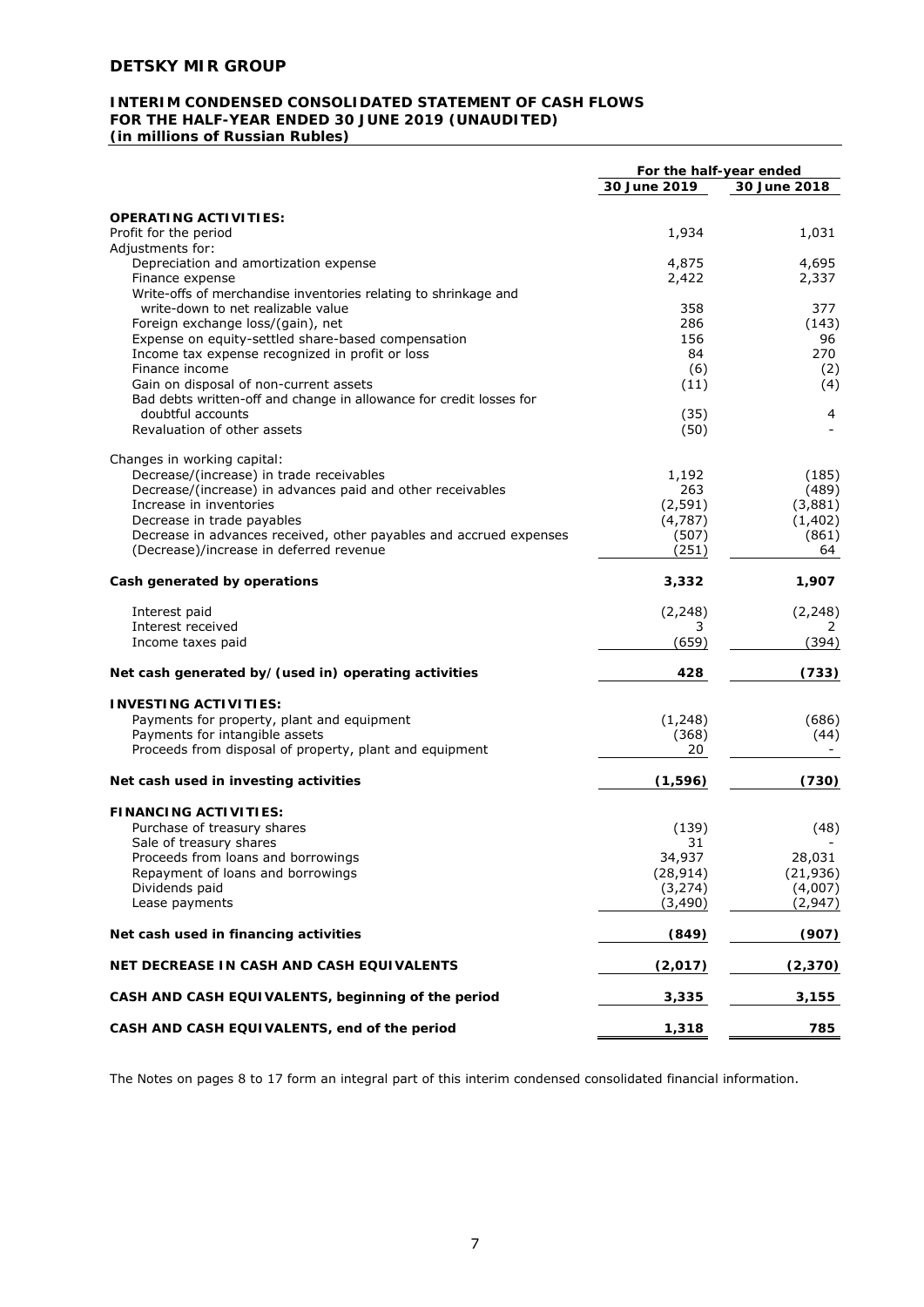#### **NOTES TO THE INTERIM CONDENSED CONSOLIDATED FINANCIAL INFORMATION FOR THE HALF-YEAR ENDED 30 JUNE 2019 (UNAUDITED)**  *(in millions of Russian Rubles)*

# **1. GENERAL INFORMATION**

PJSC "Detsky Mir" (hereinafter, the "Company") together with its subsidiaries (hereinafter, the "Group") is the largest retail chain in the children's products market in the Russian Federation (hereinafter, "RF"). The Company is registered in the Unified State Register of Legal Entities under the laws of the Russian Federation (State Registration Certificate No. 1027700047100).

The primary activity of the Group is the sale of children's clothing and products through retail stores and online store, and the Group develops pet goods sales through retail stores and online store as well. During the half-year ended 30 June 2019 and as at 30 June 2019 the Group operated "Detsky Mir" branded stores in Russia and Kazakhstan, Early Learning Centre (hereinafter, the "ELC") branded retail stores in Russia, and "Zoozavr" branded retail stores in Russia. In February 2019 the Group launched its retail activity under "Detsky Mir" brand in the Republic of Belarus.

The registered shareholders of the Company and their effective ownership were as follows, as at each period end:

|                                    | 30 June<br>2019, % | 31 December<br>2018, % |
|------------------------------------|--------------------|------------------------|
| PJSFC Sistema and its subsidiaries | 52.028             | 52.099                 |
| Floette Holdings Limited $1/2$     | 7.016              | 7.016                  |
| Exarzo Holdings Limited 1, 2       | 7.016              | 7.016                  |
| Other shareholders                 | 33.940             | 33.869                 |
| <b>Total</b>                       | 100                | 100                    |

<sup>1</sup> Represent the interests of the "Russian-Chinese investment Fund".

<sup>2</sup> Including shares on the account of nominal holder.

As at 30 June 2019 and 31 December 2018 the ultimate controlling party of the Company was Mr. Vladimir Evtushenkov.

The ownership interest of the Group and the proportion of its voting power in its major operating subsidiaries was as follows, as at each period end:

|                                                                                        | Ownership interest and<br>proportion of voting power |                        |
|----------------------------------------------------------------------------------------|------------------------------------------------------|------------------------|
| <b>Subsidiaries</b>                                                                    | 30 June<br>2019, %                                   | 31 December<br>2018, % |
| LLP Detsky Mir Kazakhstan, Kazakhstan<br>LLC Kub-Market, RF<br>LLC Detmir BEL, Belarus | 100<br>100<br>100                                    | 100<br>100<br>100      |

As at 30 June 2019 and 31 December 2018 the Group does not have non-wholly owned subsidiaries that have material non-controlling interests to the Group.

# **2. BASIS OF PREPARATION AND SIGNIFICANT ACCOUNTING POLICIES**

#### **Basis of Preparation**

The annual consolidated financial statements of PJSC "Detsky Mir" and its subsidiaries are prepared in accordance with International Financial Reporting Standards (hereinafter, "IFRS"). This interim condensed consolidated financial information for the half-year ended 30 June 2019 has been prepared in accordance with International Accounting Standard 34 "Interim Financial Reporting" (hereinafter, "IAS 34").

The interim condensed consolidated financial information does not include all the information and disclosures required in the annual consolidated financial statements, and should be read in conjunction with the Group's annual consolidated financial statements for the year ended 31 December 2018.

*Functional and presentation currency* – The amounts in the interim condensed consolidated financial information are presented in Russian Rubles ("RUB"), which is functional currency of the Company and its Russian subsidiaries. The functional currency of LLP Detsky Mir Kazakhstan is Kazakhstani Tenge, and the functional currency of LLC Detmir BEL is Belarusian Ruble.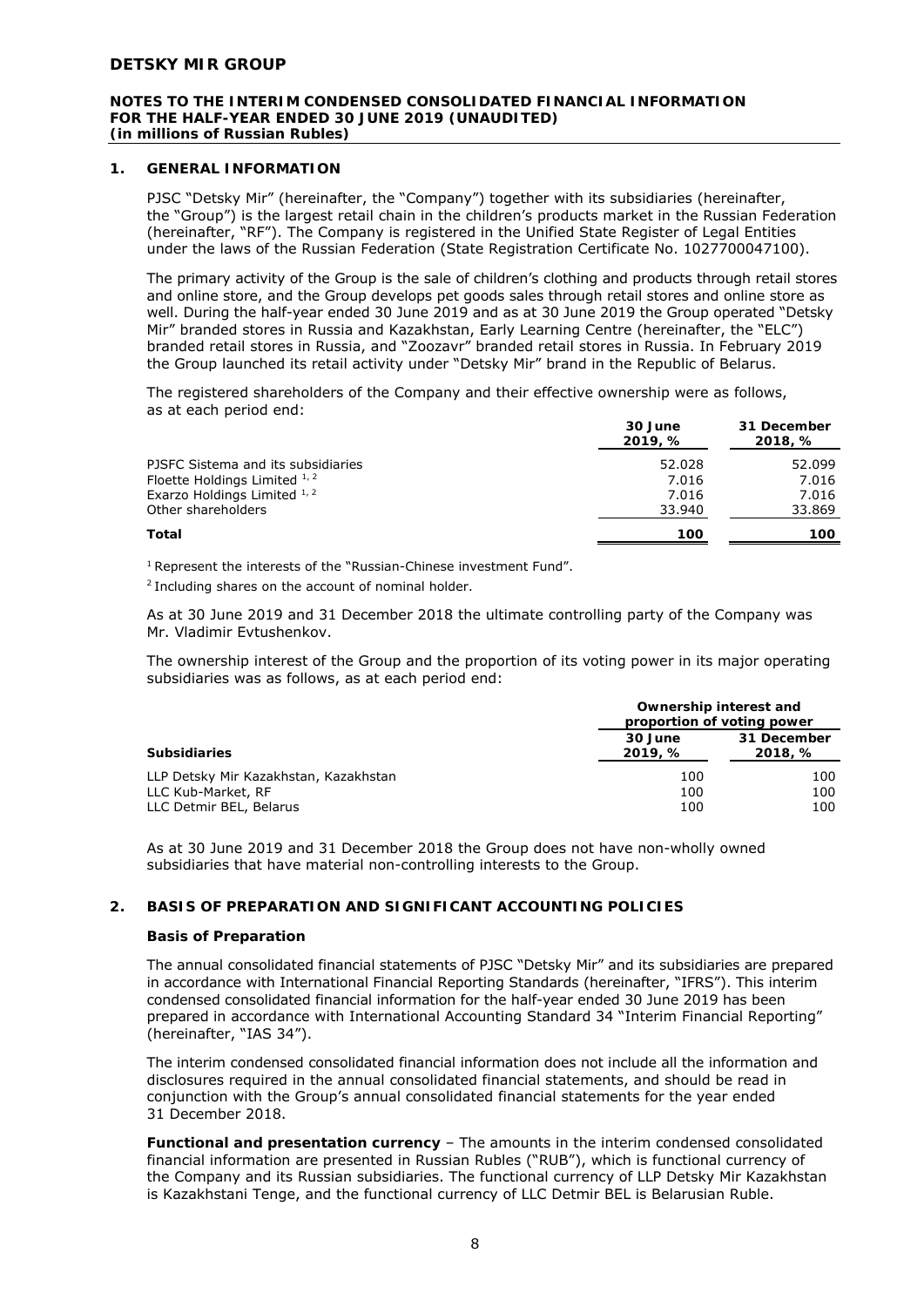#### **NOTES TO THE INTERIM CONDENSED CONSOLIDATED FINANCIAL INFORMATION FOR THE HALF-YEAR ENDED 30 JUNE 2019 (UNAUDITED)**  *(in millions of Russian Rubles)*

*Seasonality of operations* – Significant portion of the Group's sales, profit and operating cash flows have historically been realized in the fiscal fourth quarter. As a result, six months results of operations may fluctuate significantly based on many factors, including seasonal fluctuations in customer demand, product offerings, inventory levels and promotional activity. The results of operations and cash flows for the half-year ended 30 June are not necessarily indicative of the results that may be expected for the full year.

*Income tax* – Income tax in the interim periods is accrued using the effective tax rate that would be applicable to expected total annual earnings.

# **Significant accounting policies**

# *Adoption of New Standards and Interpretations*

The accounting policies applied by the Group are consistent with those of the financial year ended as at 31 December 2018, except for the adoption of the new standards and interpretations.

From 1 January 2019, the Group has adopted the following new and amended standards and interpretations issued by the International Accounting Standards Board ("IASB") and the International Financial Reporting Interpretations Committee ("IFRIC") of the IASB in the interim condensed consolidated financial information:

- IFRIC Interpretation 23 "Uncertainty over Income Tax Treatments";
- Amendments to IFRS 9 "Prepayment Features with Negative Compensation";
- Amendments to IAS 28 "Long-term Interests in Associates and Joint Ventures";
- Amendments to IAS 19 "Plan Amendment, Curtailment or Settlement";
- Annual Improvements to IFRS Standards 2015-2017 Cycle.

No new standards and interpretations adopted in 2019 had a material impact on the interim condensed consolidated financial information of the Group for the half-year ended 30 June 2019.

# *Significant assumptions used applying accounting policies and the sources of uncertainty in estimates*

In preparing these interim condensed consolidated financial information, the significant judgements made by management in applying the Group's accounting policies and the key sources of estimation uncertainty were consistent with those that applied to the Group's annual consolidated financial statements for the year ended 31 December 2018 prepared in accordance with IFRS except for those assumed by the change in accounting for allowance for slow-moving and obsolete inventories (Note 9) and revenue attributed to customer loyalty program.

*Revenue attributed to loyalty program* – management introduced a change to the fair value measurement of remuneration received from customers in relation to bonus points (deferred revenue) presented by a clarification of redemption rates on basis of historical performance of customer loyalty points (actual breakage) for the last twelve months.

# **3. REVENUE**

The Group's revenue for the half-year ended 30 June 2019 and 2018 was as follows:

|              |              | For the half-year ended |  |
|--------------|--------------|-------------------------|--|
|              | 30 June 2019 | 30 June 2018            |  |
| Retail       | 50,552       | 44,996                  |  |
| Online store | 5,303        | 3,078                   |  |
| Other        | 44           | 42                      |  |
| Total        | 55,899       | 48,116                  |  |

Revenue for sales of goods ordered via the online stores and picked up at Group's retail stores amounting to RUB 3,855 million and RUB 1,587 million for the period ended 30 June 2019 and 2018 is included within online store revenue.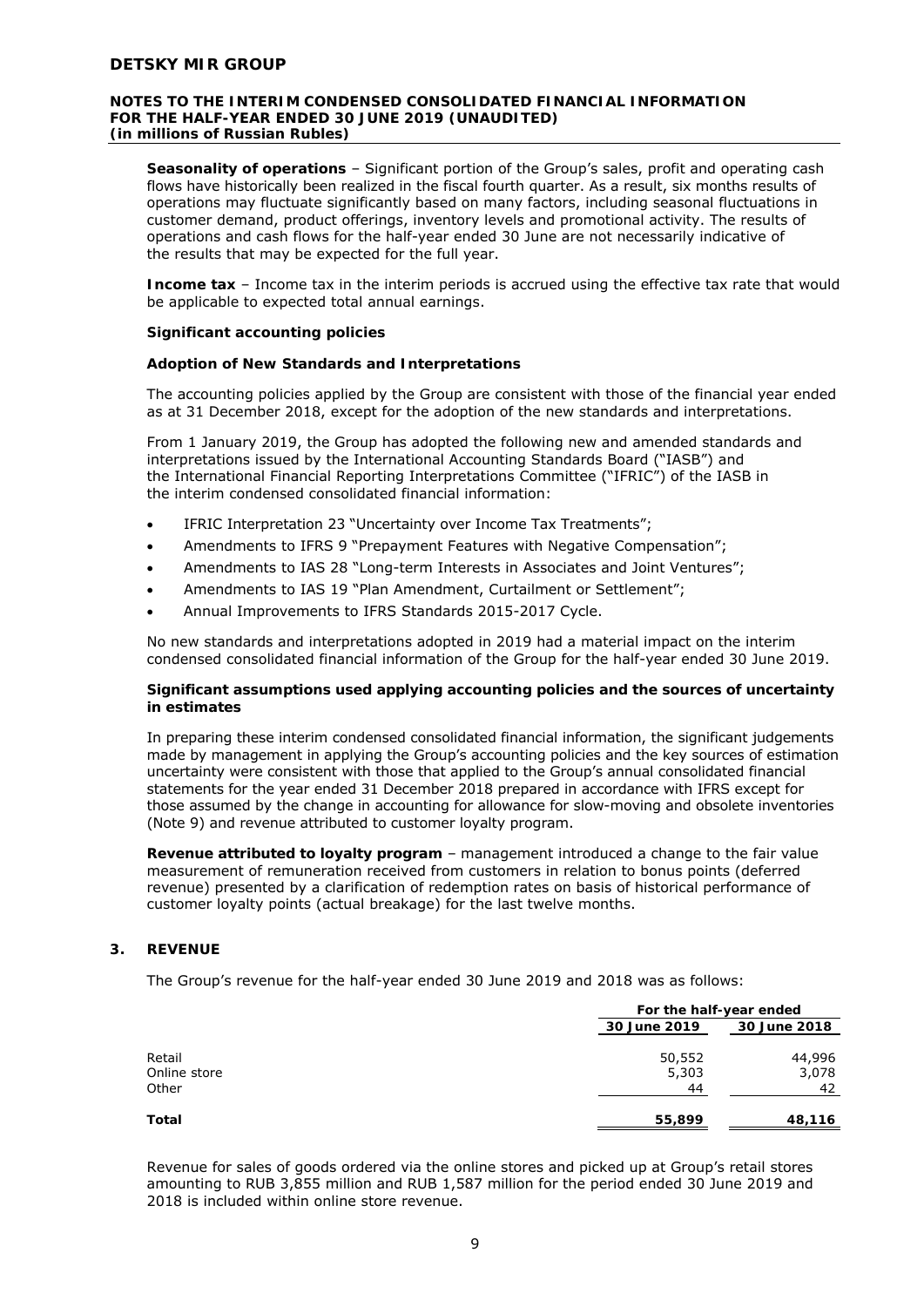#### **NOTES TO THE INTERIM CONDENSED CONSOLIDATED FINANCIAL INFORMATION FOR THE HALF-YEAR ENDED 30 JUNE 2019 (UNAUDITED)**  *(in millions of Russian Rubles)*

Revenue from ELC-branded stores, presented within retail revenue line, for the period ended 30 June 2019 and 2018 amounted to RUB 378 million and RUB 349 million, respectively.

Revenue from the Group's stores located in Kazakhstan, presented within retail revenue line, comprised RUB 1,509 million and RUB 986 million for the period ended 30 June 2019 and 2018, respectively.

# **4. SELLING, GENERAL AND ADMINISTRATIVE EXPENSES**

The Group's selling, general, administrative expenses for the half-year ended 30 June 2019 and 2018 were as follows:

|                                    | For the half-year ended |              |
|------------------------------------|-------------------------|--------------|
|                                    | 30 June 2019            | 30 June 2018 |
| Payroll                            | 5,113                   | 4,442        |
| Depreciation and amortization      | 4,875                   | 4,695        |
| Rent and utilities                 | 706                     | 715          |
| Banking services                   | 534                     | 444          |
| Advertising and marketing expenses | 488                     | 571          |
| Repair and maintenance             | 290                     | 231          |
| Security expenses                  | 202                     | 185          |
| Promotional materials              | 188                     | 146          |
| Software maintenance               | 177                     | 164          |
| Consulting services                | 138                     | 121          |
| Office equipment                   | 77                      | 61           |
| Communication expenses             | 66                      | 58           |
| Travel expenses                    | 37                      | 44           |
| Stationery and other materials     | 20                      | 19           |
| Taxes (other than income tax)      | (110)                   | 66           |
| Other                              | 72                      | 67           |
| Total                              | 12,873                  | 12,029       |

# **5. FINANCE EXPENSE**

The Group's finance expense for the half- year ended 30 June 2019 and 2018 were as follows:

|                                       | For the half-year ended |              |
|---------------------------------------|-------------------------|--------------|
|                                       | 30 June 2019            | 30 June 2018 |
| Interest expense on lease liabilities | 1,258                   | 1,492        |
| Interest expense on bank loans        | 930                     | 704          |
| Interest expense on bonds             | 234                     | 141          |
| Total                                 | 2.422                   | 2,337        |

#### **6. INCOME TAXES**

Below is a reconciliation of income tax calculated using the income tax rate effective in RF where the Group has its main operating entities to the actual income tax expense recorded in the interim condensed consolidated statement of profit or loss and other comprehensive income for the periods ended 30 June 2019 and 2018:

|                                                                                                                                                                                      | For the half-year ended |              |
|--------------------------------------------------------------------------------------------------------------------------------------------------------------------------------------|-------------------------|--------------|
|                                                                                                                                                                                      | 30 June 2019            | 30 June 2018 |
| Profit before tax                                                                                                                                                                    | 2,018                   | 1,301        |
| Income tax expense calculated at 20% (2018: 20%)                                                                                                                                     | (404)                   | (260)        |
| Effect from the application of preferential rates (other than 20%)<br>Prior period current income tax adjustment<br>Non-taxable income/ (non-deductible expenses), including income/ | 19<br>150               |              |
| (expenses) from change in allowance for inventories<br>Other expenses not deductible for tax purposes, net                                                                           | 216<br>(65)             | (6)<br>(4)   |
| Total                                                                                                                                                                                | (84)                    | (270)        |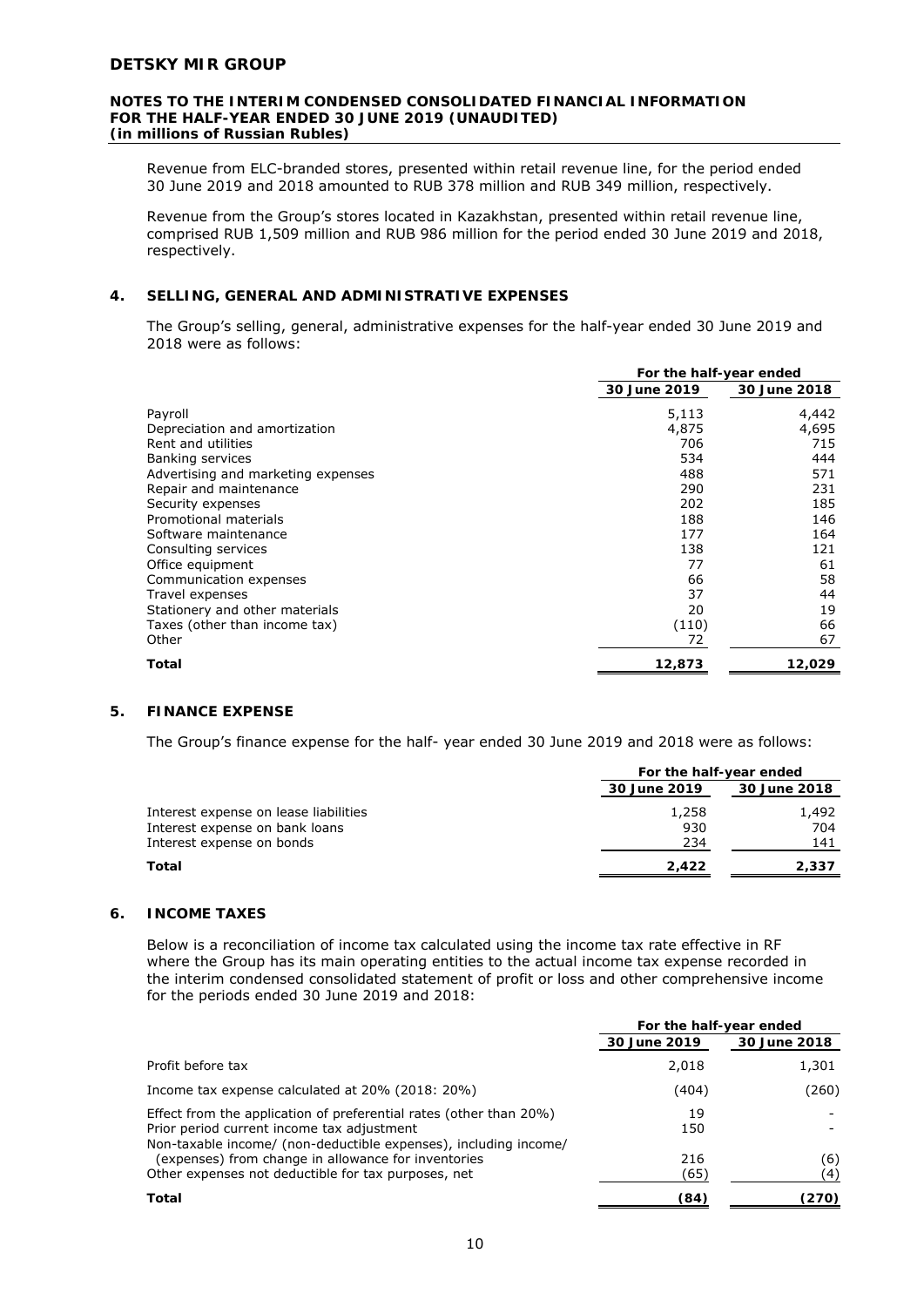#### **NOTES TO THE INTERIM CONDENSED CONSOLIDATED FINANCIAL INFORMATION FOR THE HALF-YEAR ENDED 30 JUNE 2019 (UNAUDITED)**  *(in millions of Russian Rubles)*

# **7. PROPERTY, PLANT AND EQUIPMENT AND INTANGIBLE ASSETS**

During the half-year ended 30 June 2019, the Group incurred capital expenditures in the amount of RUB 1,583 million (for the half-year ended 30 June 2018: RUB 607 million), which mainly comprised purchase of trade premises, leasehold improvements and trade and warehouse equipment.

The total amount of expenditure related to purchase of intangible assets comprised RUB 368 million and RUB 44 million for the half-year ended 30 June 2019 and 30 June 2018, respectively. These amounts relate to licenses, which were acquired for ERP system (hereinafter – system "SAP") and capitalized implementation costs.

# **8. RIGHT-OF-USE ASSETS**

The Group leases retails premises, offices and warehouses (hereinafter "leased premises and buildings") with average lease term of 6.7 years as at 30 June 2019 (31 December 2018: 6 years). Movements in the carrying amount of leased premises and buildings were as follows:

|                                                                               | 2019           | 2018   |
|-------------------------------------------------------------------------------|----------------|--------|
| Cost                                                                          |                |        |
| At 1 January                                                                  | 36,695         | 33,886 |
| New lease contracts and modification of existing lease contracts<br>Disposals | 4,394<br>(179) | 1,857  |
| At 30 June                                                                    | 40,910         | 35,743 |
|                                                                               |                |        |
|                                                                               | 2019           | 2018   |
| Accumulated depreciation and impairment                                       |                |        |
| At 1 January                                                                  | 7,089          |        |
| Depreciation expense<br>Disposals                                             | 3,650<br>(179) | 3,664  |
| At 30 June                                                                    | 10,560         | 3,664  |
| Balance at 1 January                                                          | 29,606         | 33,886 |
| <b>Balance at 30 June</b>                                                     | 30,350         | 32,079 |
|                                                                               |                |        |

|                                                              | For the half-year ended      |       |
|--------------------------------------------------------------|------------------------------|-------|
|                                                              | 30 June 2018<br>30 June 2019 |       |
| Amounts recognized in profit and loss                        |                              |       |
| Depreciation expense on right-of-use assets                  | 3,650                        | 3,664 |
| Interest expense on lease liabilities                        | 1,258                        | 1,492 |
| Expenses relating to variable lease payments not included in |                              |       |
| the measurement of the lease liability                       | 236                          | 259   |

Some of the property leases in which the Group is the lessee contain variable lease payment terms that are linked to sales generated from the leased retail stores. Variable payment terms are used to link rental payments to store cash flows and reduce fixed cost. The variable payments depend on sales and consequently on the overall economic development over the next few years. The Group expects that variable rent expenses are expected to continue to present a similar proportion of retails store sales in future years.

The total cash outflow for leases accounted for under IFRS 16 amounted to RUB 4,748 million and RUB 4,439 million for the half-years ended 30 June 2019 and 30 June 2018 respectively.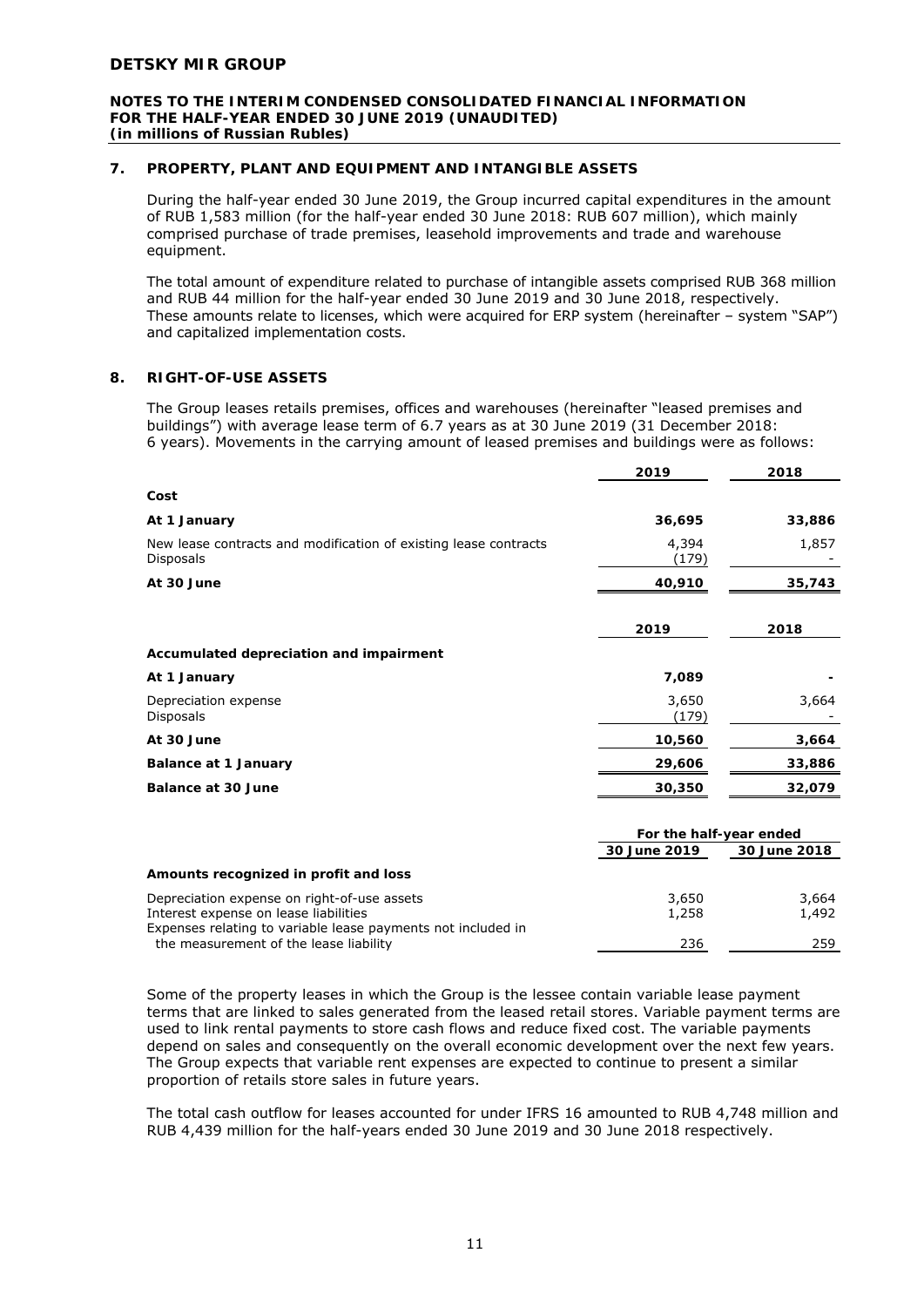#### **NOTES TO THE INTERIM CONDENSED CONSOLIDATED FINANCIAL INFORMATION FOR THE HALF-YEAR ENDED 30 JUNE 2019 (UNAUDITED)**  *(in millions of Russian Rubles)*

# **9. INVENTORIES**

Inventories as at 30 June 2019 and 31 December 2018 were as follows:

|                                             | 30 June<br>2019 | 31 December<br>2018 |
|---------------------------------------------|-----------------|---------------------|
| Merchandise inventories<br><b>Materials</b> | 37,087<br>220   | 34,866<br>197       |
| Total                                       | 37,307          | 35,063              |

Materials are represented by spare parts, packaging materials and other materials used in outlets and warehouses.

Write-offs of merchandise inventories relating to shrinkage and write-down to net realizable value in the amount of RUB 358 million and RUB 377 million for the half-year ended 30 June 2019 and 2018, respectively, were recorded within cost of sales in the interim condensed consolidated statement of profit or loss and other comprehensive income.

In the half-year ended 30 June 2019 the Group introduced a change to the estimate of allowance for slow-moving and obsolete inventories presented by a clarification of allowance rates. Previously allowance rates were calculated on statistical average percentage basis of obsolete inventories and slow-moving items in inventory groups' segregation. Revised allowance rates are determined based on historical performance of the inventory (sales below cost of sales) for the last twelve months.

As at 30 June 2019 and 31 December 2018 no inventories were pledged.

# **10. CASH AND CASH EQUIVALENTS**

Cash and cash equivalents as at 30 June 2019 and 31 December 2018 consisted of the following:

|                               | 30 June<br>2019 | 31 December<br>2018 |
|-------------------------------|-----------------|---------------------|
| Cash in transit               | 1,024           | 2,156               |
| Cash in current bank accounts | 156             | 816                 |
| Cash on hand                  | 138             | 363                 |
| Total                         | 1,318           | 3,335               |

Cash in transit comprises cash collected from the Group's stores and not yet placed into the Group's bank accounts at the period end.

# **11. ORDINARY AND TREASURY SHARES**

#### **Ordinary shares**

As at 30 June 2019 and 2018, the ordinary share capital of the Company was as follows:

|                                                        | Outstanding<br>ordinary shares | <b>Issued</b><br>ordinary shares | Authorized<br>ordinary shares |
|--------------------------------------------------------|--------------------------------|----------------------------------|-------------------------------|
| At 1 January 2018                                      | 738,378,527                    | 739,000,000                      | 739,000,000                   |
| Purchase of treasury shares                            | (523,800)                      |                                  |                               |
| At 30 June 2018                                        | 737,854,727                    | 739,000,000                      | 739,000,000                   |
| At 1 January 2019                                      | 736,693,997                    | 739,000,000                      | 739,000,000                   |
| Purchase of treasury shares<br>Sale of treasury shares | (1, 556, 610)<br>367,069       |                                  |                               |
| At 30 June 2019                                        | 735,504,456                    | 739,000,000                      | 739,000,000                   |

All ordinary shares have a par value of RUB 0.0004 per share.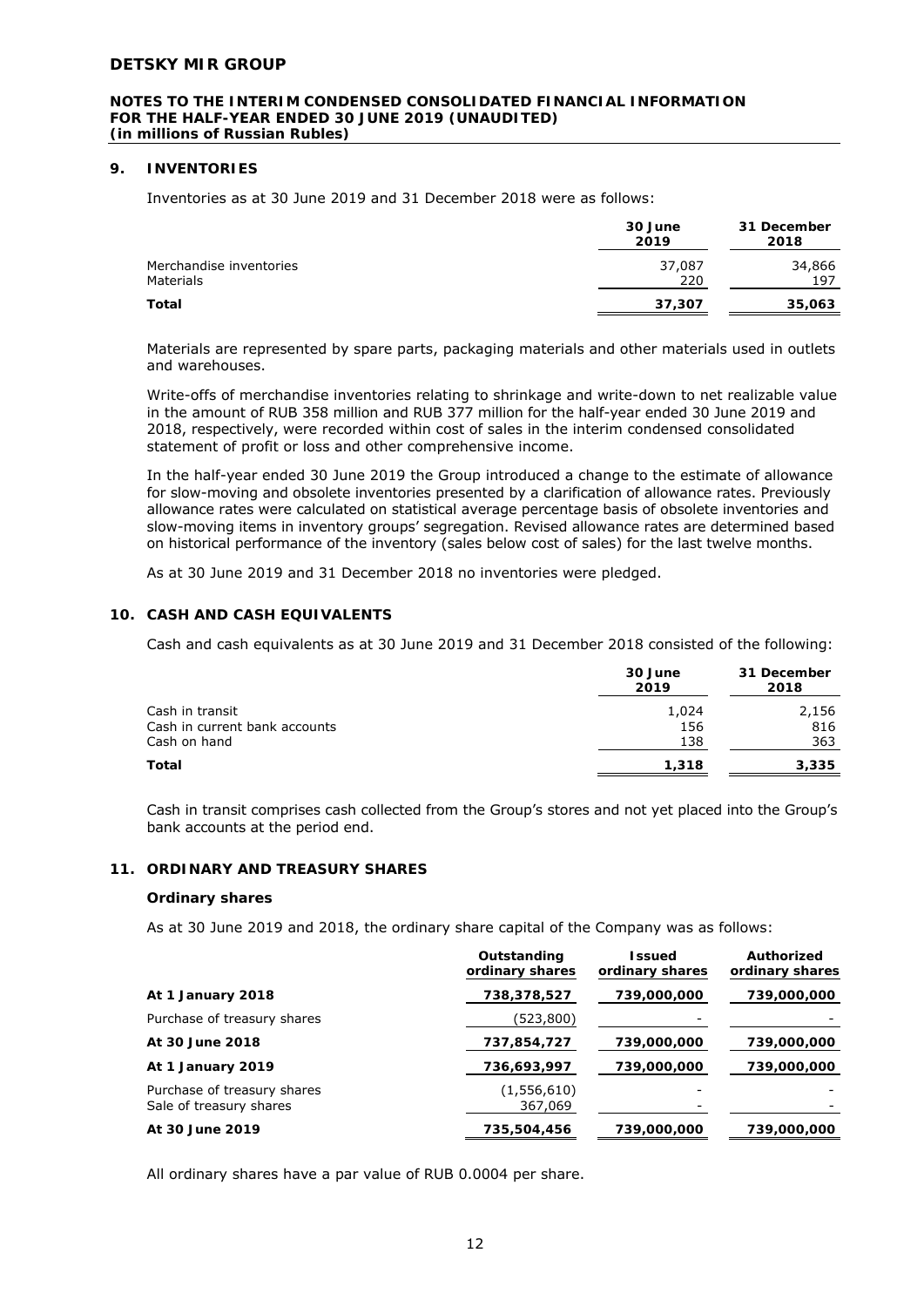#### **NOTES TO THE INTERIM CONDENSED CONSOLIDATED FINANCIAL INFORMATION FOR THE HALF-YEAR ENDED 30 JUNE 2019 (UNAUDITED)**  *(in millions of Russian Rubles)*

# **Treasury shares**

During the period ended 30 June 2019 and 2018, the Group purchased 1,556,610 and 523,800 of the Company's ordinary shares in a number of transactions for a total consideration of RUB 139 million and RUB 43 million, respectively. During the period ended 30 June 2019, the Group sold 367,069 of the Company's ordinary shares to management of the Group for a total consideration of RUB 31 million to settle a share-based arrangement (Note 16). No sales of the Company's ordinary shares by the Group took place during the period ended 30 June 2018. As at 30 June 2019 the Group has 3,495,544 treasury shares with cost of RUB 322 million. As at 30 June 2018 the Group had 1,145,273 treasury shares with cost of RUB 108 million.

# **12. DIVIDENDS**

Dividends may only be declared from accumulated undistributed and unreserved earnings, as shown in the Company's statutory financial statements prepared in accordance with Russian accounting standards (hereinafter, "RAS"), and if certain other requirements of Russian legislation are met. If statutory undistributed earnings are negative as at the beginning of fiscal year, then dividends may only be declared from net profit earned in that fiscal year, as shown in the Company's statutory financial statements prepared under RAS.

On 16 May 2019 annual General meeting of shareholders approved the dividend payment for the year 2018 in the amount of RUB 3,274 million or RUB 4.45 per share, which was paid in full on 29 May 2019. As at 30 June 2018 dividend payment for the year 2017 was approved in the amount of RUB 2,864 million or RUB 3.88 per share, which was paid in full on 30 May 2018.

# **13. LEASE LIABILITIES**

As at 30 June 2019 and 31 December 2018 lease liabilities comprised the following:

|                                             | 30 June<br>2019 | 31 December<br>2018 |
|---------------------------------------------|-----------------|---------------------|
| Present value of net minimum lease payments | 31,390          | 30,546              |
| Less current portion of lease obligations   | (6,339)         | (6,840)             |
| Non-current portion of lease obligations    | 25,051          | 23,706              |

The following table summarizes the changes in the lease liabilities:

|                                                                                                                             | 2019                      | 2018                      |
|-----------------------------------------------------------------------------------------------------------------------------|---------------------------|---------------------------|
| Balance as at 1 January                                                                                                     | 30,546                    | 33,822                    |
| Interest expense on lease liabilities<br>Lease payments<br>New lease contracts and modification of existing lease contracts | 1,258<br>(4,748)<br>4,334 | 1,492<br>(4,439)<br>1,857 |
| Balance as at 30 June                                                                                                       | 31,390                    | 32,732                    |

Group's lease contracts include typical restrictions and covenants common for local business practice such as responsibility of the Group for regular maintenance and repair of the lease assets and its insurance, redesign and conduction of permanent improvements only with consent of the lessor, use of leased asset in accordance with current legislation.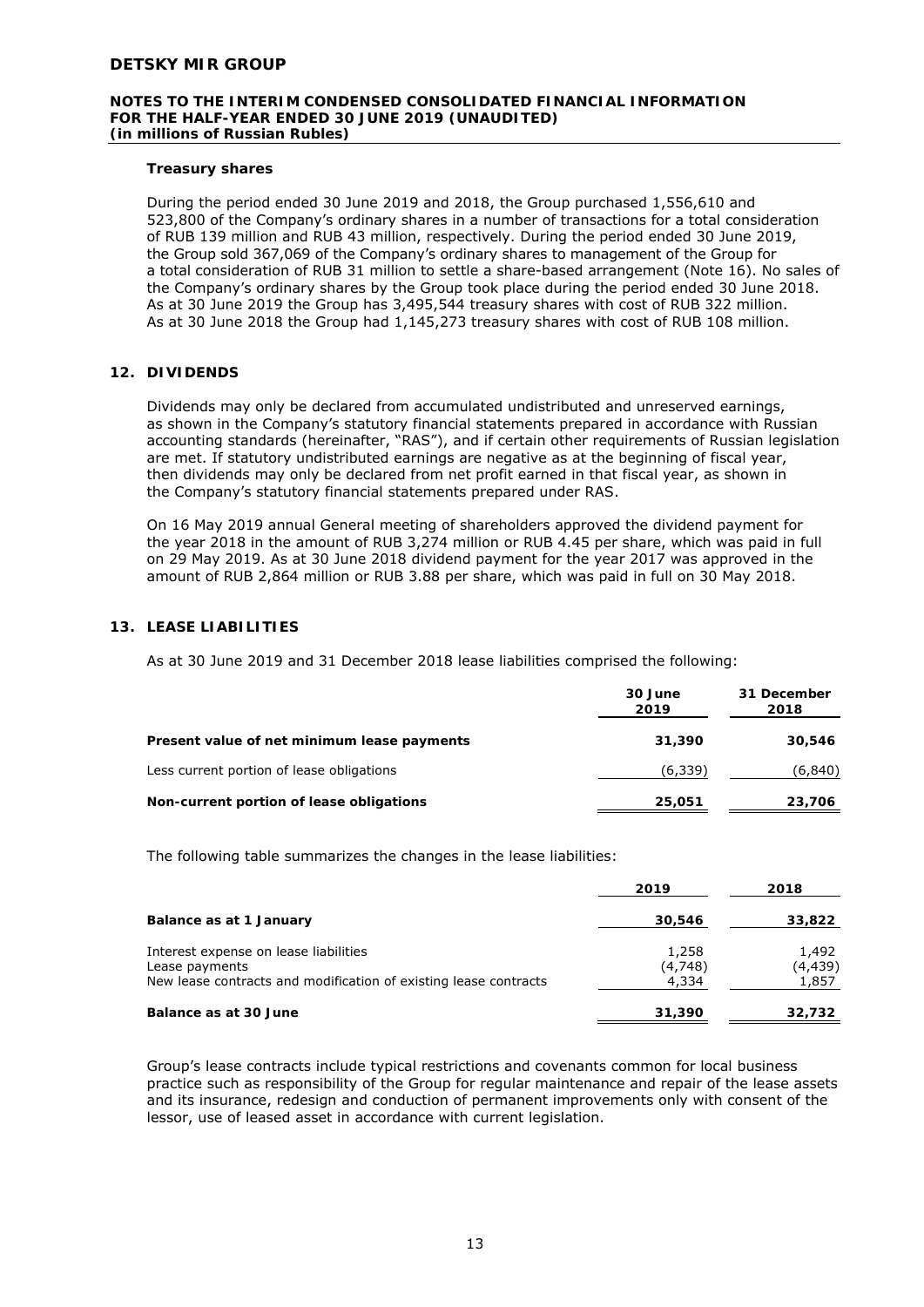#### **NOTES TO THE INTERIM CONDENSED CONSOLIDATED FINANCIAL INFORMATION FOR THE HALF-YEAR ENDED 30 JUNE 2019 (UNAUDITED)**  *(in millions of Russian Rubles)*

# **14. LOANS AND BORROWINGS**

Loans and borrowings as at 30 June 2019 and 31 December 2018 comprise:

|                                                | 30 June<br>2019 | 31 December<br>2018 |
|------------------------------------------------|-----------------|---------------------|
| <b>Bank loans</b>                              |                 |                     |
| Unsecured bank loans in rubles<br><b>Bonds</b> | 19,494<br>8,000 | 18,470<br>3,000     |
|                                                | 27.494          | 21,470              |
| Less current portion of long-term debt         | (21,544)        | (12, 542)           |
| Loans and borrowings, non-current              | 5,950           | 8,928               |

#### **Bank loans in Russian Rubles**

As at 30 June 2019 and 31 December 2018 the loans in Russian Rubles were provided to the Group by 6 and 7 banks, respectively.

The fair value of the Group's bank loans as at 30 June 2019 amounted to RUB 19,480 million. As at 31 December 2018 the fair value of the Group's bank loans was amounted to RUB 18,483 million.

Inputs of Level 2 of the fair value hierarchy were used to measure the fair value of bank loans and borrowings received and for bonds. The fair value of financial liabilities was determined in accordance with generally accepted valuation techniques based on a discounted cash flow analysis. The discount rate for 30 June 2019 and 31 December 2018 valuation was determined by reference to the Group's traded bonds yield of 8.77% and 9.4%, respectively (Level 2 input).

#### **Bonds**

In April 2019, the Group issued and placed documentary exchange non-convertible bonds (Series BO 07) in the total amount of RUB 5,000 million at PJSC "Moscow Stock exchange" with a nominal value of 1 thousand Russian Rubles each. The coupon interest rate was set at 8.9% per annum. The bonds mature on 6 April 2026 with the pull offer date on 13 April 2022.

In April 2017, the Group issued and placed documentary exchange non-convertible bonds (Series BO 04) in the total amount of RUB 3,000 million at PJSC "Moscow Stock exchange" with a nominal value of 1 thousand Russian Rubles each. The interest rate was set at 9.5% per annum. The bonds mature on 29 March 2024 with the pull offer date on 7 April 2020.

As at 30 June 2019, the book value of exchange-traded bonds issued and placed by the Group was RUB 8,000 million, excluding accumulated coupon income of RUB 160 million. As at 30 June 2018, the book value of exchange-traded bonds issued and placed by the Group was RUB 3,000 million, excluding accumulated coupon income of RUB 66 million.

The fair value of exchange-traded bonds as at 30 June 2019 and 31 December 2018 amounted to RUB 8,251 million and RUB 3,111 million respectively.

# **Unused credit lines**

As at 30 June 2019 and 31 December 2018, the total amount of undrawn credit lines of the Group amounted to RUB 25,068 million and RUB 23,203 million, including RUB 20,253 million and RUB 20,067 million of long-term credit lines.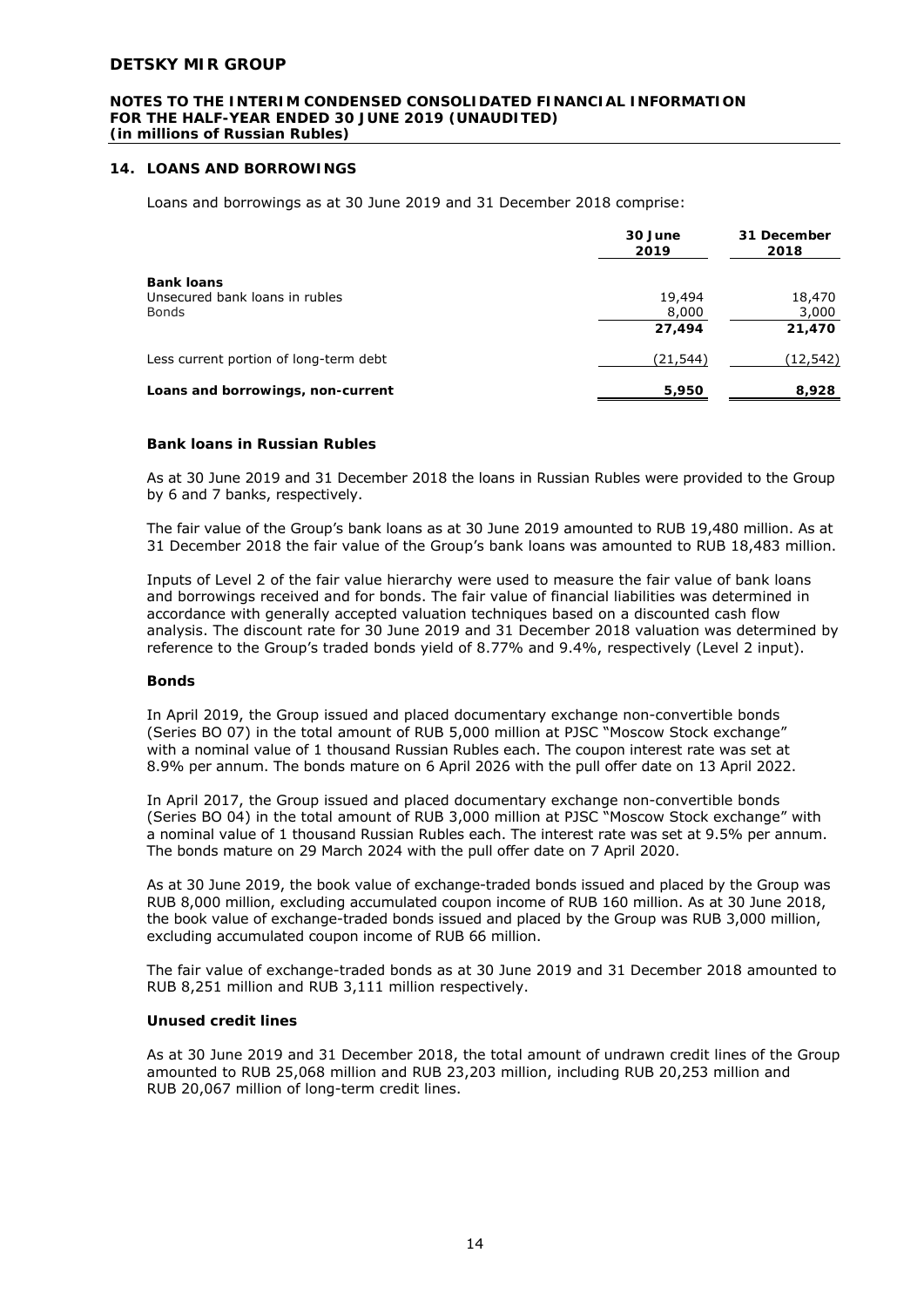#### **NOTES TO THE INTERIM CONDENSED CONSOLIDATED FINANCIAL INFORMATION FOR THE HALF-YEAR ENDED 30 JUNE 2019 (UNAUDITED)**  *(in millions of Russian Rubles)*

## **Covenants**

Under the terms of the loan agreements, the Group is required to comply with a number of covenants and restrictions, including maintenance of certain financial ratios. Non-compliance with these covenants may result in negative consequences of the Group: in particular, the creditors can increase the interest rate on the loan, require for additional collateral or early repayment of outstanding debt.

Management believes that as at 30 June 2019 and 31 December 2018 the Group is in compliance with all financial covenants stipulated by its loan agreements.

#### **Pledges**

As at 30 June 2019, the Group has no assets or securities transferred as collateral for loans and borrowings granted to the Group. As at 31 December 2018, the Group also had no assets or securities transferred as collateral for loans and borrowings granted to the Group.

# **15. ADVANCES RECEIVED, OTHER PAYABLES AND ACCRUED EXPENSES**

Advances received, other payables and accrued expenses as at 30 June 2019 and 31 December 2018 were as follows:

|                                                | 30 June<br>2019 | 31 December<br>2018 |
|------------------------------------------------|-----------------|---------------------|
| Accrued expenses and other current liabilities | 2,877           | 2,894               |
| Advances received                              | 874             | 541                 |
| Payables to employees                          | 502             | 975                 |
| Taxes payable (other than income tax)          | 386             | 423                 |
| Interest payable from bonds                    | 160             | 68                  |
| Interest payable from bank loans               | 30              | 37                  |
| Total                                          | 4.829           | 4,938               |

#### **16. SHARE-BASED COMPENSATION**

During the half-year ended 30 June 2019 the Group had several long-term cash-settled and equity-settled share-based payments arrangements.

#### **Liabilities recognized in relation to long-term incentive plans**

As at 30 June 2019, the Group recognized nil liabilities in relation to cash-settled share-based payment arrangement (31 December 2018: RUB 283 million, including accrued social contributions of RUB 38 million).

During the half-year ended 30 June 2019 the Group also recognized a credit to equity within Accumulated Deficit line in relation to equity-settled share-based payment arrangements of RUB 156 million (half-year ended 2018: RUB 96 million). This amount includes accrued social contributions of RUB 20 million (2018: RUB 13 million).

#### **Expenses recognized in relation to long-term incentive plans**

Expenses in the amount of RUB 322 million incurred by the Group in relation to Incentive Plan 2, Incentive Plan 3 and amendment to Incentive Plan 3 were recognized as Selling, General and Administrative expenses in the interim condensed consolidated statement of profit or loss and other comprehensive income for half-year ended 30 June 2019 (half-year ended 30 June 2018: expenses totaling RUB 272 million).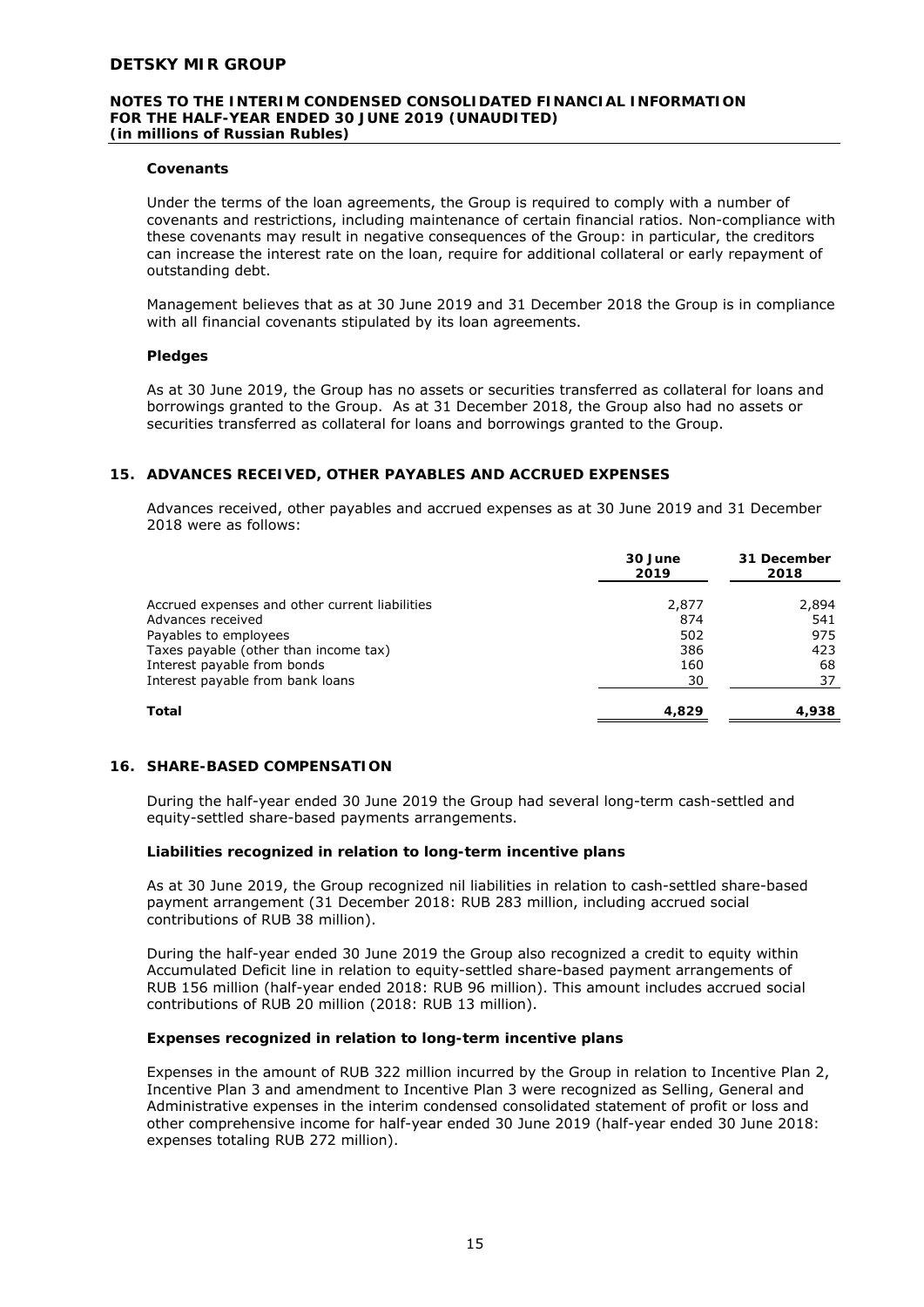#### **NOTES TO THE INTERIM CONDENSED CONSOLIDATED FINANCIAL INFORMATION FOR THE HALF-YEAR ENDED 30 JUNE 2019 (UNAUDITED)**  *(in millions of Russian Rubles)*

# **17. RELATED PARTIES**

Parties are considered related if they are under common control or one party has the ability to control the other party or can exercise significant influencing her decisions on matters of economic and financial activity or exercise over it joint control. In considering each possible related party, management paid special attention to the substance of the relationship and not merely the legal form, based on reasonable judgment.

Transactions with related parties may be on terms that are not always accessible to third parties. This table presents the list of transactions and balances in the calculation of the Group with subsidiaries of PJSFC Sistema and other related parties:

|                                                                                    | 30 June 2019  |             | 31 December 2018 |             |
|------------------------------------------------------------------------------------|---------------|-------------|------------------|-------------|
|                                                                                    | <b>Assets</b> | Liabilities | <b>Assets</b>    | Liabilities |
| Balances outstanding with<br>related parties<br>Bank deposits and outstanding cash |               |             |                  |             |
| balances                                                                           | 24            |             | 257              |             |
| Trade receivables/(payables)                                                       |               | (97)        |                  |             |
| Other receivables/(payables)                                                       |               | (1)         | 10               | (19)        |

Outstanding balances with related parties are unsecured and will be settled in cash.

The Group's transactions with subsidiaries of PJSFC Sistema and other related parties for the halfyear ended 30 June 2019 and 2018, as follows:

|                             |                                     | For the half-year ended |              |
|-----------------------------|-------------------------------------|-------------------------|--------------|
| <b>Related party</b>        | Type of operation                   | 30 June 2019            | 30 June 2018 |
| MTS (i)                     | Communication costs                 | 12                      | 13           |
| MTS (i)                     | Advertising and marketing expenses  | 30                      | 38           |
|                             |                                     | 15                      | 23           |
| RA-Maxima (ii)              | Advertising and marketing expenses  |                         |              |
| MTS - Bank (i)              | Interest income                     |                         |              |
| JSC "Reestr" (i)            | Consulting and information services |                         |              |
| CJSC "NVision group" (i)    | Acquisition of fixed assets         |                         |              |
| CJSC "NVision group" (i)    | Software maintenance                |                         |              |
| LLC "Concept Group" (ii)    | Purchase of goods                   |                         | 83           |
|                             | Acquisition of property, plant and  |                         |              |
| LLC "UK LandProfit" (i)     | equipment                           |                         | 466          |
| LLC "UK LandProfit" (i)     | Rent                                |                         | 10           |
| JSC "Progress" (iii)        | Acquisition of goods                | 1,088                   | 796          |
| JSC "Business property" (i) | Rent                                |                         |              |

(i) subsidiary of PJSFC "Sistema";

(ii) associate of PJSFC "Sistema";<br>(iii) other related parties, not inclu

other related parties, not included in PJSFC "Sistema" Group.

The information about dividends declared and paid is disclosed in Note 12.

#### **Remuneration of key management personnel of the Group**

During the half-years ended 30 June 2019 and 2018, directors of the Group and other members of key management personnel received remuneration in the amount of RUB 562 million (including RUB 313 million of short-term non-share-based benefits, RUB 118 million of accrued short-term share-based compensation and RUB 131 million of accrued long-term share-based compensation) and RUB 421 million (including RUB 342 million of short-term non-share-based benefits and RUB 79 million of accrued long-term share-based compensation), respectively.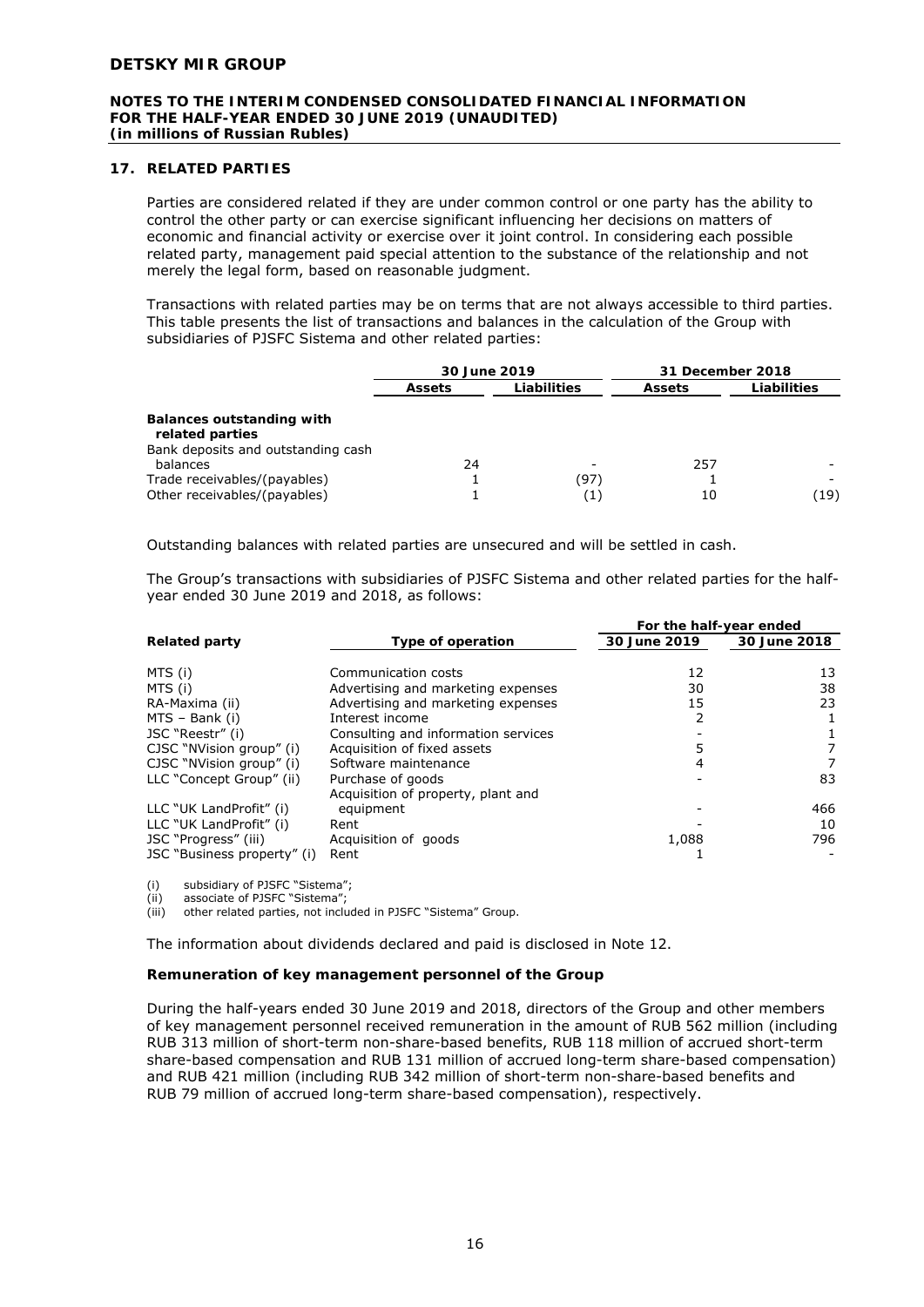#### **NOTES TO THE INTERIM CONDENSED CONSOLIDATED FINANCIAL INFORMATION FOR THE HALF-YEAR ENDED 30 JUNE 2019 (UNAUDITED)**  *(in millions of Russian Rubles)*

# **18. COMMITMENTS AND CONTINGENCIES**

# **Legal**

In the ordinary course of business, the Group may be a party to various legal and tax proceedings, and be subject to claims. In the opinion of management, the Group's liability, if any, in all pending litigation, other legal proceeding or other matters, will not have a material effect on the financial position, results of operations or liquidity of the Group.

# **Taxation**

Laws and regulations affecting businesses in the Russian Federation continue to change rapidly. These changes are characterized by different interpretations and arbitrary application by the authorities. Management's interpretation of such legislation as applied to the activity of the Group may be challenged by the relevant regional and federal authorities. The tax authorities in the Russian Federation frequently take an assertive position in their interpretation of the legislation and assessments and as a result, it is possible that transactions and activities may be challenged. As a result, significant additional taxes, penalties and interest may be assessed. Under certain circumstances reviews may cover longer periods. Where uncertainty exists, the Group has accrued tax liabilities as management's best estimate of the probable outflow of resources which will be required to settle such liabilities. Management believes that it has adequately provided for tax liabilities based on its interpretations of tax legislation. However, the relevant authorities may have differing interpretations, and the effects could be significant.

#### **Operating environment**

Emerging markets such as Russia are subject to different risks than more developed markets, including economic, political and social, and legal and legislative risks. Laws and regulations affecting businesses in Russia continue to change rapidly, tax and regulatory frameworks are subject to varying interpretations. The future economic direction of Russia is heavily influenced by the fiscal and monetary policies adopted by the government, together with developments in the legal, regulatory, and political environment.

Because Russia produces and exports large volumes of oil and gas, its economy is particularly sensitive to the price of oil and gas on the world market. During 2014-2015 and then in the first quarter of 2016, the oil price decreased significantly, which led to substantial decrease of the Russian Ruble exchange rate.

Starting from 2014, sanctions have been imposed in several packages by the U.S. and the E.U. on certain Russian officials, businessmen and companies.

The above mentioned events have led to reduced access of the Russian businesses to international capital markets, increased inflation, economic recession and other negative economic consequences. The impact of further economic developments on future operations and financial position of the Group is at this stage difficult to determine.

# **19. EVENTS AFTER THE STATEMENT OF FINANCIAL POSITION DATE**

The Group has evaluated subsequent events through 23 August 2019, the date on which the interim condensed consolidated financial information was approved.

After the balance sheet date no events have occurred which require disclosure in the interim condensed consolidated financial information for the half-year ended 30 June 2019.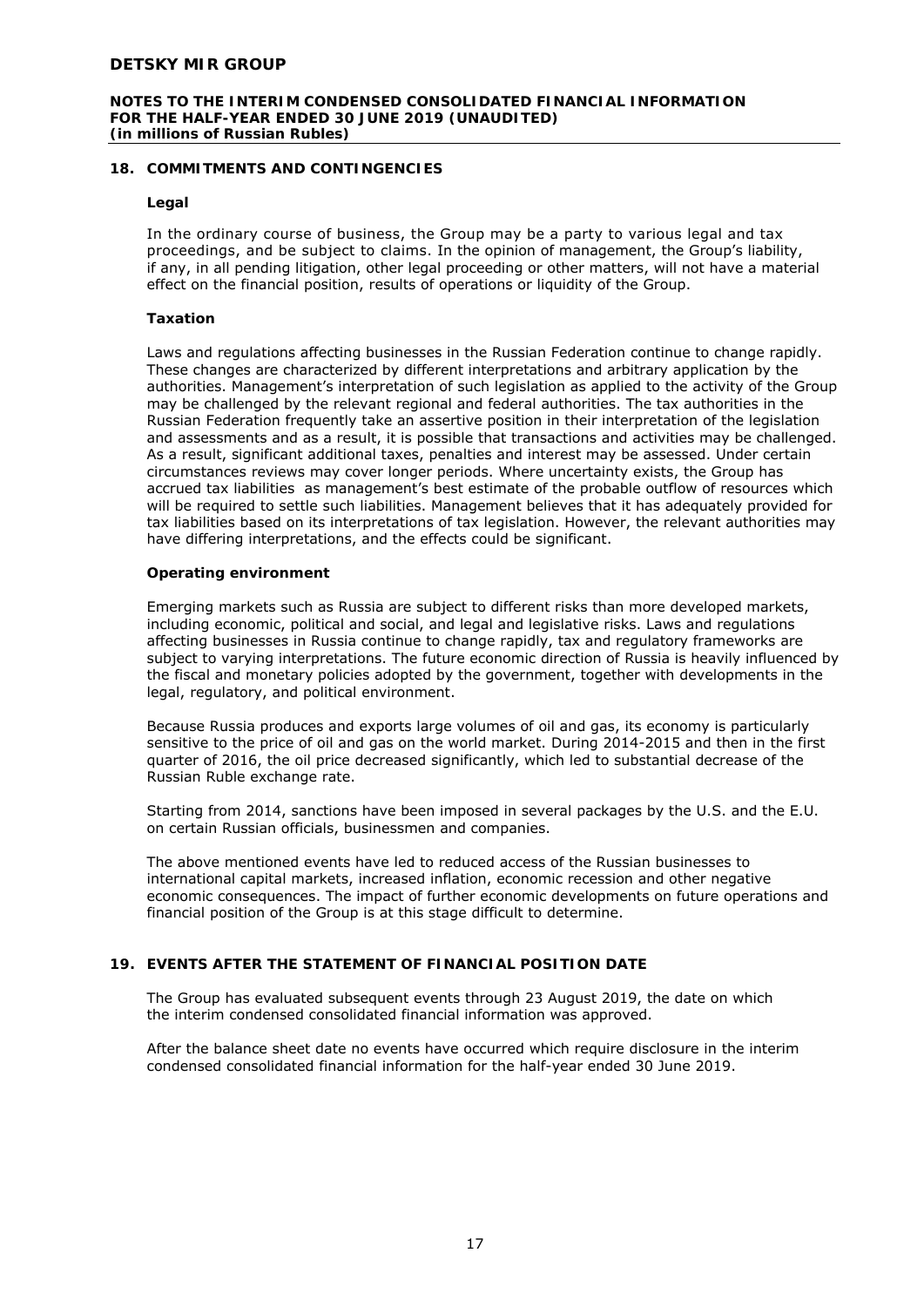# **SUPPLEMENTARY INFORMATION: NON-IFRS MEASURES**

In this note, additional information is disclosed, which was not subject to review procedures, performed by the independent auditor. In order to maintain comparability of interim condensed consolidated financial results, interim condensed consolidated financial position and interim condensed consolidated cash flows of the Group for the recent years, the Group decided to disclose supplementary information for the half-year ended 30 June 2019, prepared according to IAS 17 "Leases" instead of IFRS 16 "Leases", including comparatives. The information set out below is not IFRS information and should be considered and read in addition to, but not as a substitute for, the information contained in the interim condensed consolidated financial information.

Starting 1 January 2018, the Group has been applying requirements of IFRS 16 with respect to lease agreements. Comparing to previously effective IAS 17, IFRS 16 introduced significant changes to the lessee accounting.

According to IAS 17, until 1 January 2018 the Group had recognized operating lease payments as an expense on a straight-line basis over the lease term, except where another systematic basis was more representative of the time pattern in which economic benefits from the leased asset were consumed. Contingent rentals arising under operating leases used to be recognized as an expense in the period in which they were activated.

Applying IFRS 16, for all leases (except as noted below), the Group:

- (a) Recognizes right-of-use assets and lease liabilities in the consolidated statement of financial position, initially measured at the present value of future lease payments;
- (b) Recognizes depreciation of right-of-use assets and interest on lease liabilities in the consolidated statement of profit or loss; and
- (c) Separates the total amount of cash paid into a principal portion (presented within financing activities) and interest (presented within operating activities) in the consolidated statement of cash flows.

For short-term leases (lease term of 12 months or less) and leases of low-value assets, the Group has opted to recognize a lease expense on a straight-line basis as permitted by IFRS 16.

Had the Group continued applying IAS 17 instead of IFRS 16, the Group's interim condensed consolidated statement of profit or loss and other comprehensive income for the half-year ended 30 June 2019 would have been as follows:

|                                                                                                                                          | For the half-year ended |                               |
|------------------------------------------------------------------------------------------------------------------------------------------|-------------------------|-------------------------------|
|                                                                                                                                          | 30 June 2019            | 30 June 2018                  |
| Revenue                                                                                                                                  | 55,899                  | 48,116                        |
| Cost of sales                                                                                                                            | (38,308)                | (32, 581)                     |
| <b>GROSS PROFIT</b>                                                                                                                      | 17,591                  | 15,535                        |
| Selling, general and administrative expenses<br>Other operating expenses, net                                                            | (13, 806)               | (12, 423)<br>(13)             |
| <b>OPERATING PROFIT</b>                                                                                                                  | 3,787                   | 3,099                         |
| Finance income<br>Finance expense<br>Foreign exchange (loss)/ gain, net                                                                  | 3<br>(1, 164)<br>(286)  | $\mathcal{L}$<br>(846)<br>143 |
| <b>PROFIT BEFORE INCOME TAX</b>                                                                                                          | 2,340                   | 2,398                         |
| Income tax expense                                                                                                                       | (148)                   | (489)                         |
| <b>PROFIT FOR THE PERIOD</b>                                                                                                             | 2,192                   | 1,909                         |
| Other comprehensive income/(loss):                                                                                                       |                         |                               |
| Items that may be reclassified subsequently to profit or loss<br>Effect of translation to presentation currency                          | 13                      | (16)                          |
| TOTAL COMPREHENSIVE INCOME FOR THE PERIOD                                                                                                | 2,205                   | 1,893                         |
| Earnings per share                                                                                                                       |                         |                               |
| Weighted average number of shares outstanding, basic and diluted:<br>Earnings per share, basic and diluted (in Russian Rubles per share) | 735,841,810<br>2.98     | 738,145,900<br>2.59           |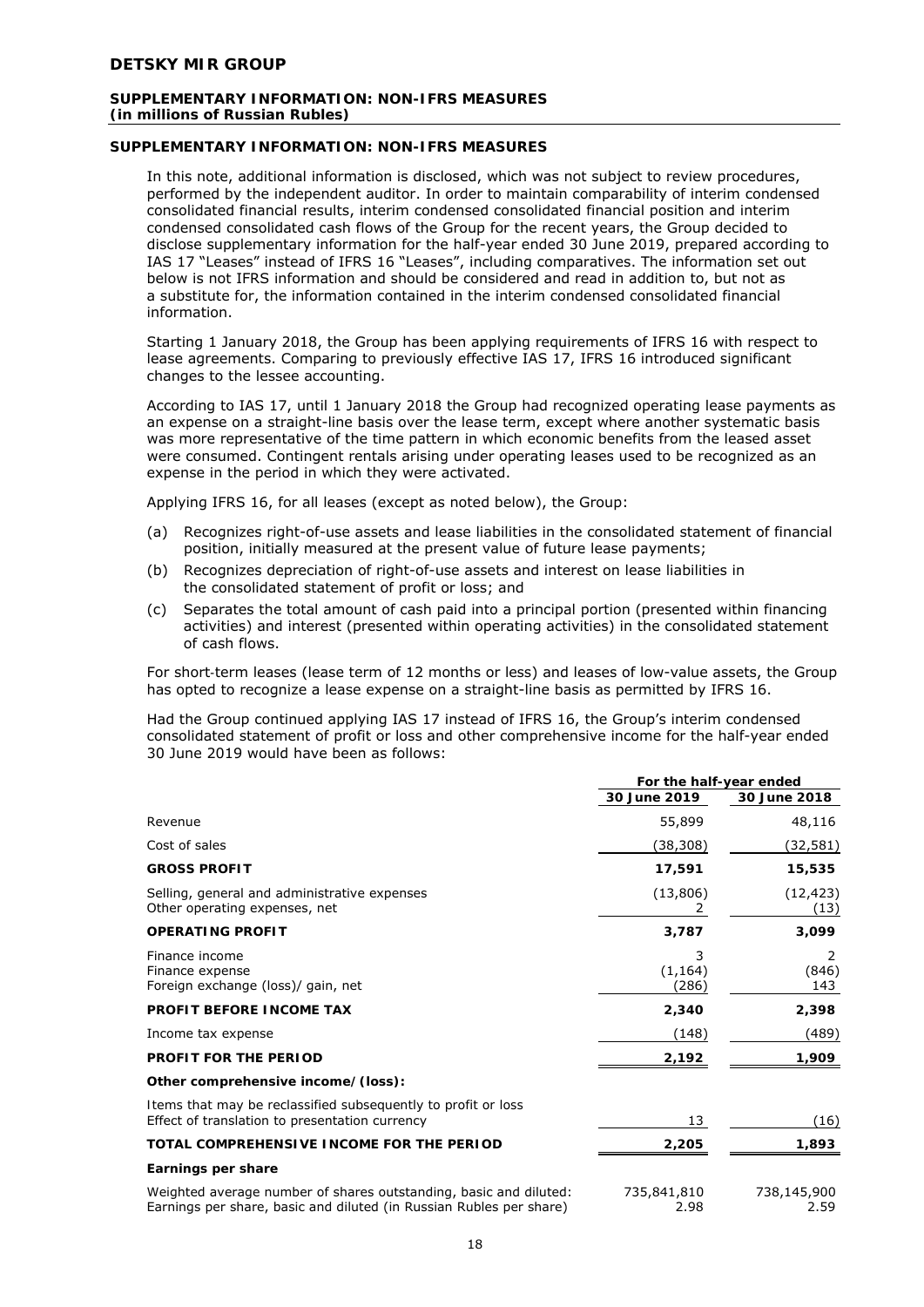Had the Group continued applying IAS 17 instead of IFRS 16, the Group's interim condensed consolidated statement of financial position as at 30 June 2019 would have been as follows:

|                                                                                                                                                                                                                                               | 30 June<br>2019                          | 31 December<br>2018                     |
|-----------------------------------------------------------------------------------------------------------------------------------------------------------------------------------------------------------------------------------------------|------------------------------------------|-----------------------------------------|
| <b>ASSETS</b>                                                                                                                                                                                                                                 |                                          |                                         |
| <b>NON-CURRENT ASSETS:</b><br>Property, plant and equipment<br>Intangible assets<br>Deferred tax assets<br>Other non-current assets                                                                                                           | 9,798<br>1,387<br>1,472<br>227           | 9,226<br>1,255<br>1,630<br>227          |
| Total non-current assets                                                                                                                                                                                                                      | 12,884                                   | 12,338                                  |
| <b>CURRENT ASSETS:</b><br>Inventories<br>Trade receivables<br>Advances paid and other receivables<br>Prepaid income tax<br>Cash and cash equivalents                                                                                          | 37,307<br>3,281<br>1,566<br>328<br>1,318 | 35,063<br>4,473<br>2,328<br>1<br>3,335  |
| <b>Total current assets</b>                                                                                                                                                                                                                   | 43,800                                   | 45,200                                  |
| <b>TOTAL ASSETS</b>                                                                                                                                                                                                                           | 56,684                                   | 57,538                                  |
| <b>EQUITY AND LIABILITIES</b>                                                                                                                                                                                                                 |                                          |                                         |
| <b>EQUITY DEFICIT:</b><br>Share capital<br>Treasury shares<br>Additional paid-in capital<br>Accumulated deficit<br>Currency translation reserve                                                                                               | 1<br>(322)<br>5,793<br>(6,627)<br>131    | 1<br>(214)<br>5,793<br>(5,700)<br>118   |
| <b>Total equity deficit</b>                                                                                                                                                                                                                   | (1,024)                                  | (2)                                     |
| <b>NON-CURRENT LIABILITIES:</b><br>Long-term loans and borrowings<br>Deferred tax liabilities                                                                                                                                                 | 5,950<br>118                             | 8,928<br>152                            |
| <b>Total non-current liabilities</b>                                                                                                                                                                                                          | 6,068                                    | 9,080                                   |
| <b>CURRENT LIABILITIES:</b><br>Trade payables<br>Short-term loans and borrowings and current portion of long-term<br>loans and borrowings<br>Advances received, other payables and accrued expenses<br>Deferred revenue<br>Income tax payable | 24,622<br>21,544<br>4,993<br>469<br>12   | 29,747<br>12,542<br>5,094<br>720<br>357 |
| <b>Total current liabilities</b>                                                                                                                                                                                                              | 51,640                                   | 48,460                                  |
| <b>Total liabilities</b>                                                                                                                                                                                                                      | 57,708                                   | 57,540                                  |
| TOTAL EQUITY DEFICIT AND LIABILITIES                                                                                                                                                                                                          | 56,684                                   | 57,538                                  |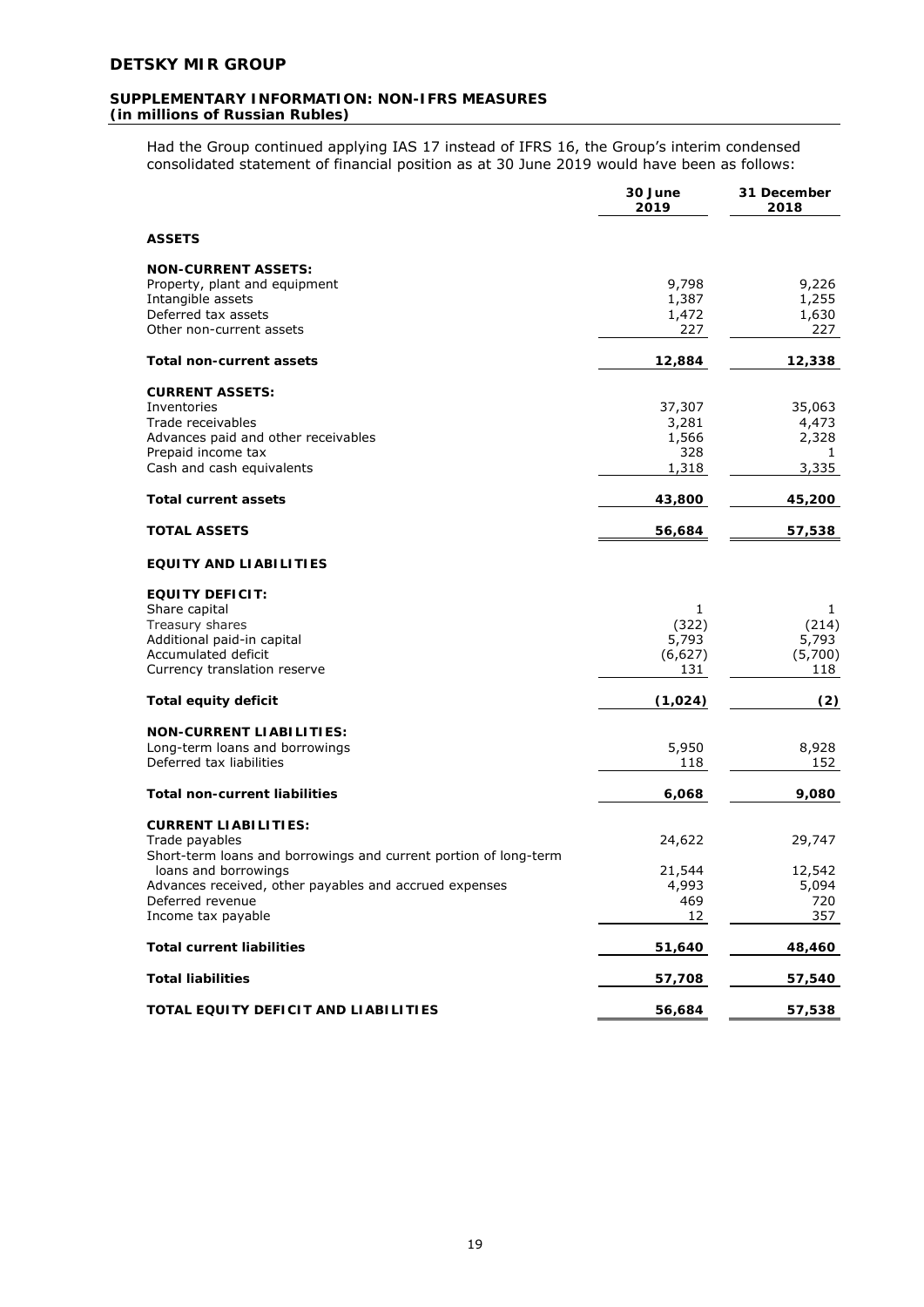Had the Group continued applying IAS 17 instead of IFRS 16, the Group's interim condensed consolidated statement of cash flows for the half-year ended 30 June 2019 would have been as follows:

|                                                                              | For the half-year ended |              |
|------------------------------------------------------------------------------|-------------------------|--------------|
|                                                                              | 30 June 2019            | 30 June 2018 |
|                                                                              |                         |              |
| <b>OPERATING ACTIVITIES:</b>                                                 |                         |              |
| Profit for the period                                                        | 2,192                   | 1,909        |
| Adjustments for:<br>Depreciation and amortization expense                    | 1,225                   | 1,029        |
| Finance expense                                                              | 1,164                   | 846          |
| Write-offs of merchandise inventories relating to shrinkage and              |                         |              |
| write-down to net realizable value                                           | 358                     | 377          |
| Foreign exchange loss/(gain), net                                            | 286                     | (143)        |
| Expense on equity-settled share-based compensation                           | 155                     | 96           |
| Income tax expense recognized in profit or loss                              | 148                     | 489          |
| Finance income                                                               | (3)                     | (2)          |
| Gain on disposal of fixed assets and intangible assets                       | (11)                    | (4)          |
| Bad debts written-off and change in allowance for credit losses for          |                         |              |
| doubtful accounts                                                            | (35)                    | 4            |
|                                                                              |                         |              |
| Changes in working capital:                                                  |                         |              |
| Decrease/ (increase) in trade receivables                                    | 1,192                   | (185)        |
| Decrease/ (increase) in advances paid and other receivables                  | 73                      | (1, 361)     |
| Increase in inventories                                                      | (2, 591)                | (3,881)      |
| Decrease in trade payables                                                   | (4,787)                 | (1, 402)     |
| Decrease in advances received, other payables and accrued                    | (530)                   |              |
| expenses<br>(Decrease)/increase in deferred revenue                          | (251)                   | (368)<br>64  |
|                                                                              |                         |              |
| Cash used in operations                                                      | (1, 415)                | (2,532)      |
| Interest paid                                                                | (991)                   | (756)        |
| Interest received                                                            | 3                       | 2            |
| Income tax paid                                                              | (659)                   | (394)        |
| Net cash used in operating activities                                        | (3,062)                 | (3,680)      |
|                                                                              |                         |              |
| <b>INVESTING ACTIVITIES:</b>                                                 |                         | (686)        |
| Payments for property, plant and equipment<br>Payments for intangible assets | (1, 248)<br>(368)       | (44)         |
| Proceeds from disposal of property, plant and equipment                      | 20                      |              |
|                                                                              |                         |              |
| Net cash used in investing activities                                        | (1, 596)                | (730)        |
| <b>FINANCING ACTIVITIES:</b>                                                 |                         |              |
| Purchase of treasury shares                                                  | (139)                   | (48)         |
| Sale of treasury shares                                                      | 31                      |              |
| Proceeds from loans and borrowings                                           | 35,537                  | 28,031       |
| Repayment of loans and borrowings                                            | (29, 514)               | (21, 936)    |
| Dividends paid                                                               | (3, 274)                | (4,007)      |
| Net cash generated by financing activities                                   | 2,641                   | 2,040        |
| NET DECREASE IN CASH AND CASH EQUIVALENTS                                    | (2,017)                 | (2,370)      |
| CASH AND CASH EQUIVALENTS, beginning of the period                           | 3,335                   | 3,155        |
| CASH AND CASH EQUIVALENTS, end of the period                                 | 1,318                   | 785          |

20